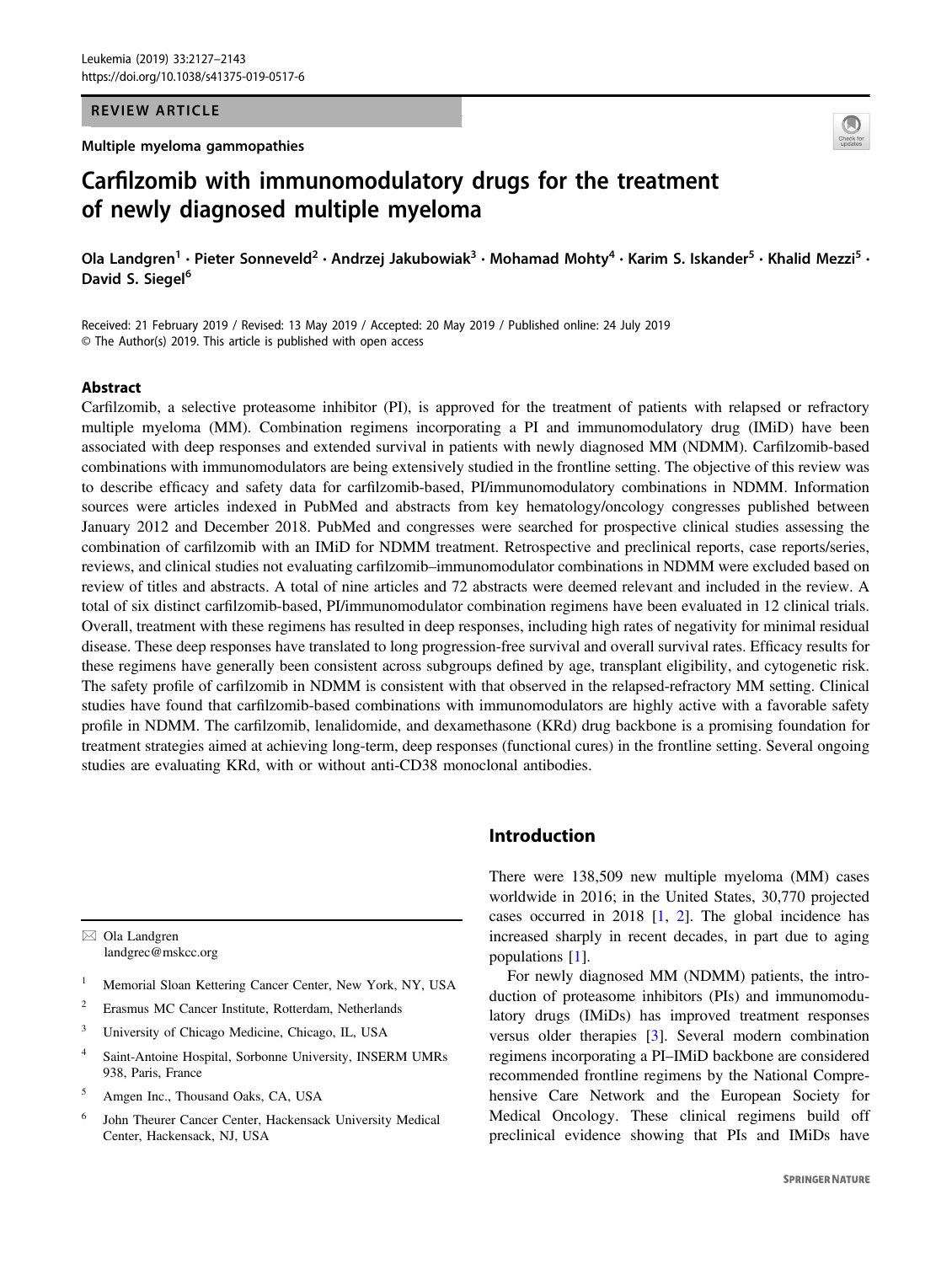synergistic activity mediated by enhanced proteasome targeting, caspase activation, NF-κB inhibitory activity, and downregulation of CRBN/IRF4/MYC signaling and MCL1 [\[4](#page-14-0)–[6](#page-14-0)]. These modern combination regimens have been associated with deep responses and improved progressionfree survival (PFS) and overall survival (OS) [\[7](#page-14-0)].

Carfilzomib is a selective, second-generation PI that irreversibly binds the proteasome [[8,](#page-14-0) [9\]](#page-14-0). This agent exerts its antimyeloma activity through several actions including unfolded protein stress response induction [\[10](#page-14-0)], NF-κB prosurvival activity downregulation [[11](#page-14-0)], modification of bone turnover and the bone marrow microenvironment leading to increased bone strength and compromised microenvironmental support for myeloma cells [\[12](#page-14-0)–[14](#page-14-0)], and induction of immunogenic myeloma cell death through increased natural kill cell-mediated MM-cell lysis and enhanced antigen presentation (Fig. 1) [[12](#page-14-0)–[17\]](#page-14-0). Carfilzomib has a structure (tetrapeptide epoxyketone) differentiated from the first-generation PI bortezomib (dipeptide boronate) [\[8](#page-14-0)]. Preclinical studies demonstrated that carfilzomib overcomes bortezomib resistance [[9\]](#page-14-0) and that it does not reduce neurite length or inhibit nonproteasomal targets like HtrA2/ Omi, effects which were observed with bortezomib [\[8](#page-14-0)]. Carfilzomib elicits deeper and more sustained proteasome inhibition versus bortezomib [[18\]](#page-14-0).

In MM clinical trials, carfilzomib-based regimens demonstrated robust efficacy and carfilzomib showed single-agent activity; it is approved for treatment of relapsed or refractory MM (RRMM). The approvals of carfilzomib-based combination therapy were based on three randomized phase 3 relapsed and/or refractory MM studies: ASPIRE, ENDEAVOR, and A.R.R.O.W. In ASPIRE and ENDEAVOR, treatment with carfilzomib-based regimens (ASPIRE: carfilzomib–lenalidomide–dexamethasone [KRd]; ENDEAVOR: carfilzomib–dexamethasone [Kd]) resulted in superior PFS, OS, depth of response, and healthrelated quality of life (QoL) versus recent standards of care in patients with RRMM [[19](#page-14-0)–[24\]](#page-14-0). In A.R.R.O.W., treatment with a more convenient once-weekly Kd regimen (carfilzomib  $70 \text{ mg/m}^2$ ) improved PFS and health-related QoL compared with twice-weekly Kd (carfilzomib 27 mg/m<sup>2</sup>) in patients with relapsed and refractory MM [\[25](#page-14-0), [26\]](#page-14-0).

Given the established efficacy of carfilzomib in RRMM and the frontline potency of regimens incorporating a PI–IMiD backbone, recent NDMM clinical trials have evaluated combination regimens using carfilzomibbased, PI–IMiD combinations. This systematic review summarizes the efficacy and safety of these regimens for NDMM.

## Methods

Studies were collected from a search of PubMed and abstracts from key hematology/oncology congresses published between January 2012 and December 2018. The following congresses were systemically searched between January 2012 and December 2018: American Society of



Fig. 1 Mechanisms of action for carfilzomib [\[12](#page-14-0)–[17\]](#page-14-0). ER endoplasmic reticulum, HLA human leukocyte antigen, MM multiple myeloma,

NF-κB nuclear factor kappa-light-chain-enhancer of activated B cells, NK natural killer, UPR unfolded protein response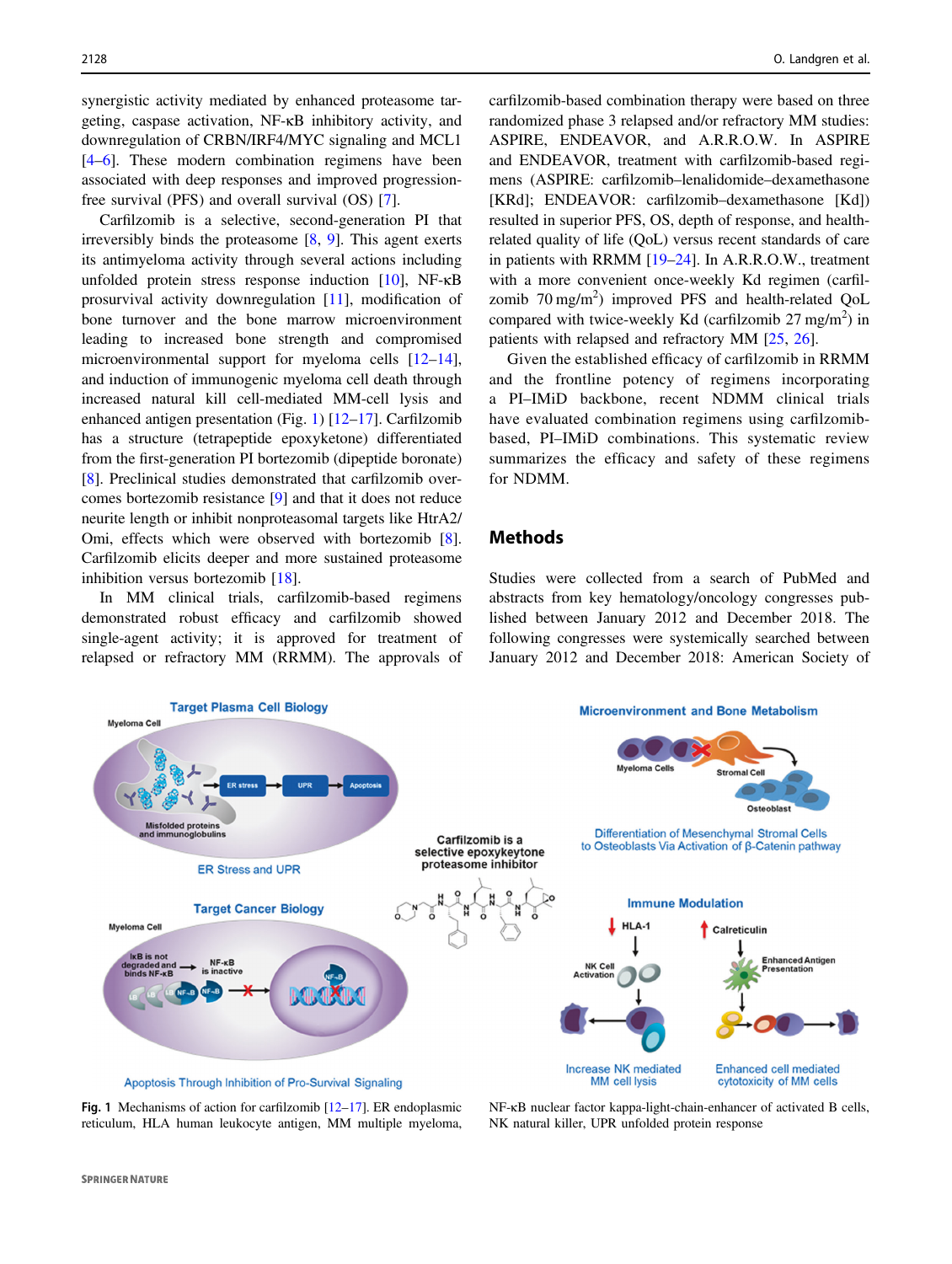Hematology Annual Meeting, American Society of Clinical Oncology Annual Meeting, European Hematology Association Annual Congress, Blood and Marrow Transplantation Tandem Meeting, European Society for Medical Oncology Annual Congress, International Myeloma Workshop, and the Lymphoma & Myeloma Congress. PubMed and congresses were searched for prospective clinical studies that assessed the combination of carfilzomib with an IMiD in NDMM patients. Specific search terms included "carfilzomib," "Kyprolis," "MM," "thalidomide," "lenalidomide," "pomalidomide," "newly diagnosed," "transplant-eligible," and "transplant-ineligible." Three hundred and eighty-four articles were identified and were screened for relevancy to this review based on titles and abstracts. Retrospective and preclinical reports, case reports/ series, reviews, and clinical studies not evaluating frontline carfilzomib-immunomodulator combinations were excluded. Nine articles were deemed relevant for inclusion (Fig. 2a). Six hundred and fifty-five abstracts were identified, 72 of which were deemed relevant (Fig. 2b).



Fig. 2 Identification of relevant manuscripts (a) and congress abstracts (b). Duplicates and preclinical publications were filtered

#### Results

### Activity of carfilzomib–IMiD combinations in NDMM

To date, six distinct carfilzomib–IMiD combinations have been assessed in 12 NDMM clinical trials [\[27](#page-14-0)–[51](#page-15-0)]. Key study information and efficacy data (including minimal residual disease [MRD] and MRD limit of detection) are summarized in Tables [1](#page-3-0) and [2](#page-5-0) and described below. All studies assessed twice-weekly carfilzomib unless stated otherwise.

### Carfilzomib–lenalidomide–dexamethasone

In NDMM, KRd has been examined in six distinct clinical studies. In 2012, the MM Research Consortium (MMRC) reported findings from a phase  $1/2$  study of KRd ( $n = 53$ ; transplant-eligible or -ineligible) [[27\]](#page-14-0). Patients received KRd induction until disease progression or unacceptable toxicity for up to eight cycles (carfilzomib 20, 27, or  $36 \text{ mg/m}^2$  in phase 1;  $36 \text{ mg/m}^2$  in phase 2). Transplanteligible patients who achieved ≥partial response (PR) after cycle 4 had stem cell collection (SCC) and the option to proceed with autologous stem cell transplantation (ASCT), but per protocol, were to resume KRd after SCC. After eight cycles, patients received KRd maintenance for a maximum of 24 total KRd cycles. After four cycles, 38% of patients achieved ≥near complete response (nCR; defined as no detectable M protein on electrophoresis independent of immunofixation status, stable bone disease, and normal serum calcium concentration; phase 2 primary endpoint). At a median follow-up of 13 months (median treatment duration, 12 cycles), overall response rate (ORR) was 98% including 42% with a stringent complete response (sCR). Approximately two-thirds of patients who completed ≥8 cycles achieved sCR. Among patients with a complete response (CR/suspected CR), the MRDnegativity rate was 91% (multiparametric flow cytometry [MFC]). Notably, deep responses were obtained with KRd alone as the seven patients who proceeded to ASCT were censored for best response at the time of proceeding to transplant because they did not resume KRd. PFS rates were 97% and 92% at 12 and 24 months, respectively. There were no major efficacy differences between standard- and high-risk cytogenetics subgroups, although numbers were limited (standard risk,  $n = 34$ ; high risk,  $n = 17$ ). In a subgroup analysis of the MMRC study evaluating elderly patients (age  $\ge 65$  years;  $n = 23$ ), the ≥very good PR (VGPR) rate was 91%; the sCR rate was 65% [\[28\]](#page-14-0). Updated MMRC study results (median follow-up, 4 years) showed that extended KRd treatment increased sCR rates from 42 to 51% [[29\]](#page-14-0). The 2- and 4-year PFS rates were 92% and 69%, respectively [\[29](#page-14-0)].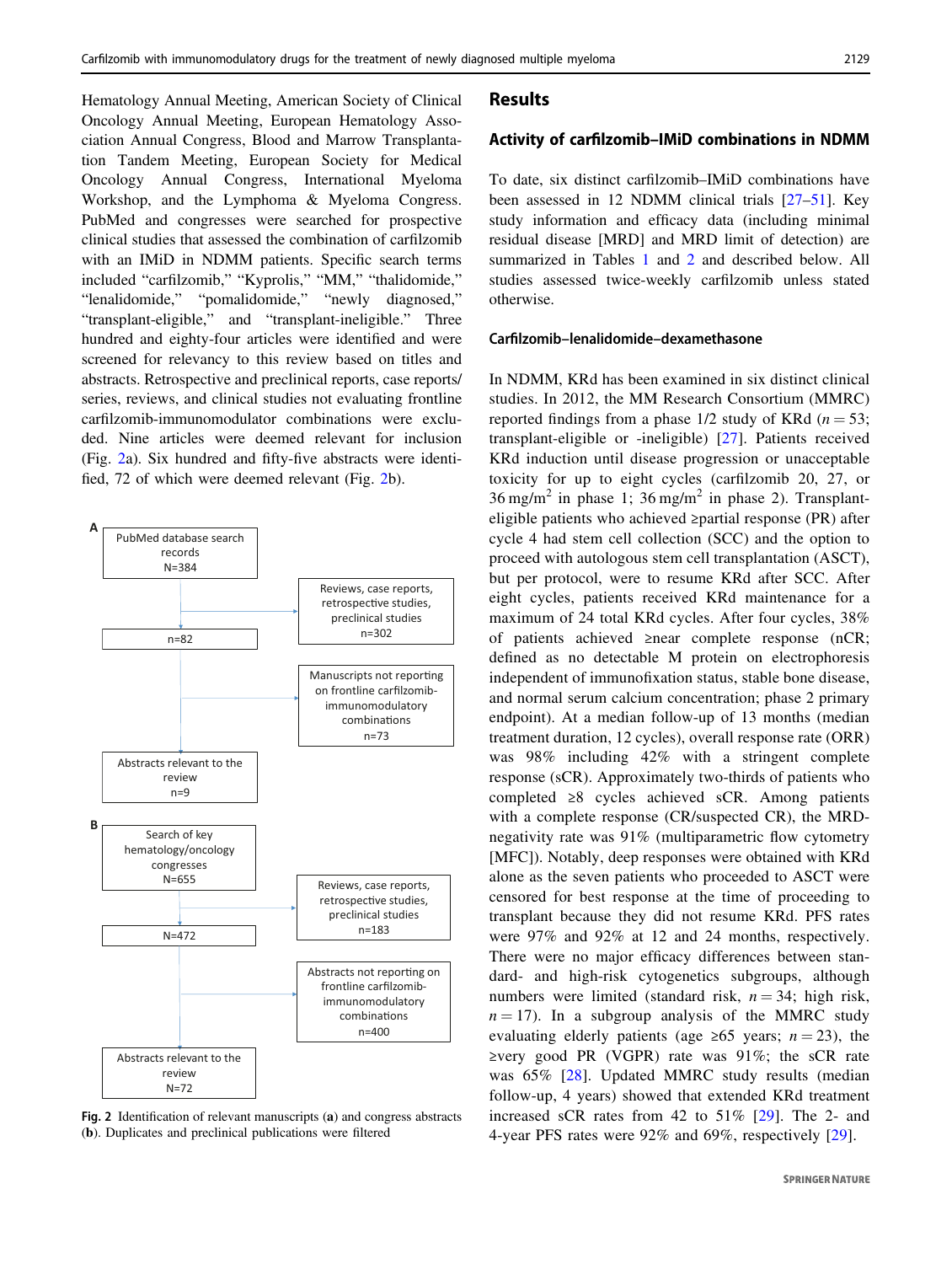**SPRINGER NATURE** 

| j                            |  |
|------------------------------|--|
|                              |  |
|                              |  |
| l<br>ׇ֖֖֖֖֖֚֚֚֚֚֚֚֚֬֝        |  |
|                              |  |
|                              |  |
|                              |  |
|                              |  |
|                              |  |
|                              |  |
| j                            |  |
| l                            |  |
|                              |  |
| ē<br>$\frac{1}{2}$<br>í<br>l |  |

<span id="page-3-0"></span>

| Table 1 Carfilzomib-immunomodulatory drug combination studies in patients with newly diagnosed multiple myeloma |                                                               |                                                                                       |               |                                                    |                                                                                                                                                                                                                                                                                                                                                                                                                                                                                                                                                              |  |
|-----------------------------------------------------------------------------------------------------------------|---------------------------------------------------------------|---------------------------------------------------------------------------------------|---------------|----------------------------------------------------|--------------------------------------------------------------------------------------------------------------------------------------------------------------------------------------------------------------------------------------------------------------------------------------------------------------------------------------------------------------------------------------------------------------------------------------------------------------------------------------------------------------------------------------------------------------|--|
| Study                                                                                                           | Study design                                                  | Primary endpoint                                                                      | z             | Patient population                                 | Quality of<br>evidence rating <sup>a</sup><br>Treatment                                                                                                                                                                                                                                                                                                                                                                                                                                                                                                      |  |
| MMRC (KRd with or without ASCT) [27]<br>KRd                                                                     | Open-label, phase 1/2;<br>TITE-CRM method for dose-escalation | Phase 1: safety and MTD of<br>Phase 2: Rate of 2nCR after<br>carfilzomib;<br>4 cycles | 53            | Transplant-eligible and<br>-ineligible NDMM        | $\mathbf{C}$<br>KRd induction in 28-day cycles for up to 8 cycles or until PD<br>8. 9, 15, and 16 (1, 2, 15, and 16 during maintenance);<br>LEN 25 mg on days 1–21; DEX 40 mg (20 mg after cycle 4)<br>on days 1, 8, 15, and 22;<br>recommended after cycle 24;<br>Carfilzomib (20, 27, or 36 mg/m <sup>2</sup> ; 5- to 10-min IV infusion<br>for 20 or 27 mg/m <sup>2</sup> doses; 30 min for 36 mg/m <sup>2</sup> ) on days 1, 2,<br>KRd maintenance for cycles 9-24; Single-agent LEN<br>or unacceptable toxicity;<br>ASCT was optional                   |  |
| KRd + LEN maintenance [30]                                                                                      | Clinical and correlative pilot study                          | neuropathy;<br>SMM: ≥VGPR rate<br>NDMM: grade 23                                      | 57            | NDMM ( $n = 45$ ) or high-risk SMM<br>( $n = 12$ ) | 2<br>LEN 25 mg on days 1–21 (not given on day 1 of cycle 1);<br>DEX 20 mg (cycles 1–4) or 10 mg (cycles 5–8) on days 1, 2,<br>ASCT-eligible patients underwent SCC after cycle 4 <sup>2</sup><br>KRd for up to 8 28-day cycles. For patients with SD or better,<br>LEN maintenance for up to 2 years, Carfilzomib (36 mg/m <sup>2</sup> ; 30-min IV infusion) on days 1, 2, 8, 9, 15, and 16;                                                                                                                                                                |  |
| MMRC (KRd + ASCT) [34]                                                                                          | Phase 2                                                       | Rate of sCR at end of cycle 8                                                         | 76            | Transplant-eligible NDMM (no age<br>limitations)   | $\mathfrak{c}$<br>Four cycles of KRd induction followed by ASCT, 4 cycles of<br>∞<br>KRd consolidation, and 1 year of KRd maintenance;<br>Cardizonub (36 mg/m <sup>2</sup> ; 30-min IV initiation) on days 1, 2,<br>9, 15, and 16 (1, 2, 15, and 16 for maince);<br>DEX 40 mg/week (20 mg/week during consolidation)                                                                                                                                                                                                                                         |  |
| IFM study; $KRd + ASCT + LEN$<br>maintenance [35]                                                               | $\mathcal{L}$<br>Open-label, phase                            | Rate of sCR at end of<br>consolidation                                                | $\frac{4}{6}$ | Transplant-eligible NDMM, age<br><65 years         | 2<br>Four cycles of KRd induction followed by ASCT, 4 cycles of<br>KRd consolidation, and 1 year of LEN maintenance; $\begin{pmatrix} 2, 8, 1, 3, 1, 1 \\ 0, 1, 5, 1, 1 \\ 0, 1, 1, 1, 1 \\ 0, 1, 1, 1, 1 \\ 1, 1, 1, 1, 1, 1, 1 \end{pmatrix}$ of negmatic 30-min IV infusion) on days 1, 2, 8, 9, 1.5, 1.2 and 2 (b) co                                                                                                                                                                                                                                    |  |
| MRD response-driven KRd [36]                                                                                    | Phase 1/2, 3 + 3 dose-escalation schema                       | Rate of MRD-negativity at the MTD $\,$                                                | $^{29}$       | NDMM                                               | $\mathcal{L}$<br>MRD-positive after any cycle: continued KRd until treatment<br>completion, PD, or unacceptable toxicity;<br>Carfilzomib (45 or 56 mg/m <sup>2</sup> ) on days 1, 2, 8, 9, 15, and 16;<br>LEN 25 mg on days 1–21; DEX 40 mg/week (20 mg/week<br>KRd in 28-day cycles for a maximum of 12 cycles; MRD-<br>negativity after any cycle: 2 additional KRd cycles before<br>discontinuation;<br>after cycle 4)                                                                                                                                    |  |
| FORTE;<br>KRd versus KCd [38]                                                                                   | Randomized, phase 2                                           | 2VGPR rate after induction                                                            | 474           | Transplant-eligible NDMM, age<br><65 years         | $\overline{\phantom{0}}$<br>earillzonib-LEN maintenance:<br>Carifizonib 36 mg/m <sup>2</sup> on days 1, 2, 8, 9, 15, and 16 of a<br>28-day cycle: LEN 25 mg on days 1–21; DEX 20 mg on days<br>1, 2, 8, 9, 15, and 16);<br>1, 2, 8, 9, 15, and 16);<br>Arm B: 4 cycles of KRd induction followed by ASCT and 4 cycles of KRd consolidation;<br>Arm C: 12 cycles of KRd; All arms randomized to LEN or<br>Arm A: 4 cycles KCd induction followed by ASCT and 4<br>Cyclophosphamide 300 mg/m <sup>2</sup> on days 1, 8, and 15<br>cycles of KCd consolidation; |  |
| CARTHADEX (KTd) [41]<br>KTd                                                                                     | Open-label, phase 2                                           | >VGPR rate after induction                                                            | 51            | Transplant-eligible NDMM, age<br>$18-65$ years     | $\sim$<br>4 cycles KTd induction followed by ASCT and 4 cycles KTd<br>consolidation; Carilizonib 27, 36, 45, or 56 mg/m <sup>2</sup> on days 1, 2, 8, 9, 15, and 16 of a 28-day cycle: THAL 200 mg<br>2. 8, 9, 15, and 16 of a 28-day cycle: THAL 200 mg<br>20 mg on days 1, 2, 8, 9, 15, and 16                                                                                                                                                                                                                                                             |  |
| CYKLONE (Cyclophosphamide + KTd) [44]<br><b>CYKLONE</b>                                                         | Open-label, phase $1b/2$ , $3 + 3$ dose-<br>escalation schema | Phase 1: MTD of carfilzomib;<br>Phase 2: $\ge$ VGPR rate after 4 cycles               | 2             | Transplant-eligible NDMM                           | $\sim$<br>Carfilcomib 20, 27, 36, or 45 mg/m <sup>2</sup> (30-min IV infusion) on days 1, 2, 8, 9, 15, and 16 of a 28-day cycle;<br>CYKLONE for 24 cycles followed by ASCT; patients with<br>DEX 40 mg on days 1, 8, 15, and 22;<br>Cyclophosphamide $300 \text{ mg/m}^2$ on days 1, 8, and 15<br>2SD up to 8 additional cycles;<br>THAL 100 mg on days 1-28;                                                                                                                                                                                                |  |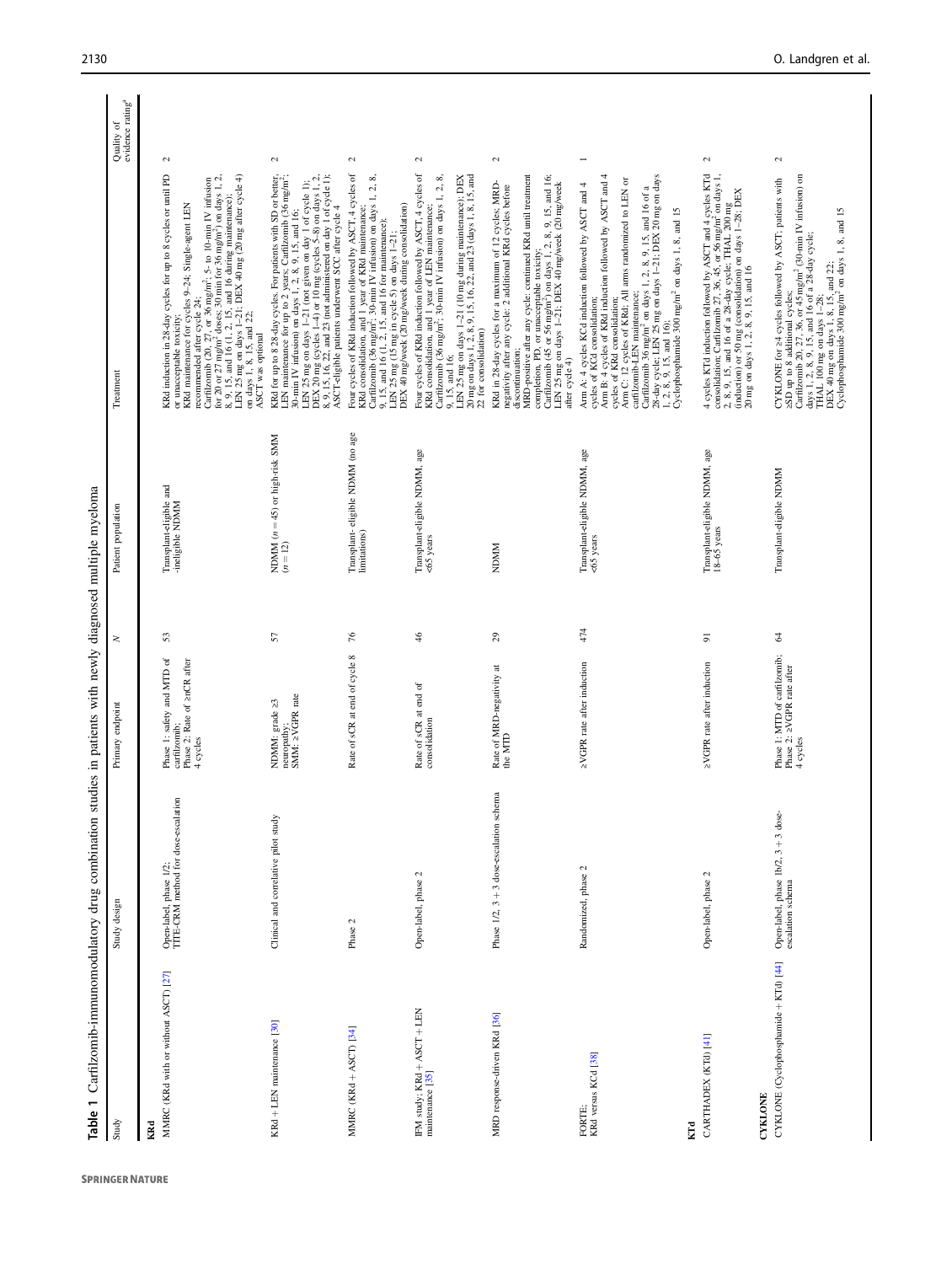| Study                                                                     | Study design                                                                       | Primary endpoint                     | z                             | Patient population                                        | Treatment                                                                                                                                                                                                                                                                                                                                                                                                                                                                                                                                                                                                                                                                                                                                              | evidence rating <sup>a</sup><br>Quality of |
|---------------------------------------------------------------------------|------------------------------------------------------------------------------------|--------------------------------------|-------------------------------|-----------------------------------------------------------|--------------------------------------------------------------------------------------------------------------------------------------------------------------------------------------------------------------------------------------------------------------------------------------------------------------------------------------------------------------------------------------------------------------------------------------------------------------------------------------------------------------------------------------------------------------------------------------------------------------------------------------------------------------------------------------------------------------------------------------------------------|--------------------------------------------|
| $Car-BiRD$ [47]<br>Car-BiRD                                               | Phase 2                                                                            | Not reported                         | 72                            | Transplant-eligible and<br>-ineligible NDMM               | 2<br>DEX 20 mg on carfilzomib days (for Kd) or 40 mg on days 1,<br>then BiRD consolidation until maximal response followed by<br>Carfilzomib 45 or 56 mg/m <sup>2</sup> (30-min IV) on days 1, 2, 8, 9,<br>Kd until CR or stable M-protein for 2 consecutive cycles<br>(maximal response), then SCC for ASCT-eligible patients,<br>LEN 25 mg on days 1-21 (for BiRD) or 10 mg for<br>Clarithromycin 500 mg twice daily<br>15, and 16 of a 28-day cycle;<br>8, 15, and 22 (for BiRD);<br>LEN maintenance;<br>maintenance;                                                                                                                                                                                                                               |                                            |
| MMY1001 (KRd+DARA) [49]<br>KRd plus daratumumab                           | Open-label, phase 1b                                                               | Safety and tolerability              | 22                            | Transplant-eligible and<br>-ineligible NDMM               | 2<br>DARA 16 mg/kg weekly (cycles 1 and 2), every 2 weeks<br>KRd + DARA for up to 13 cycles or discontinuation due<br>Carfilzomib 70 mg/m <sup>2</sup> on days 1, 8, and 15;<br>(cycles $3-6$ ), or every 4 weeks (cycles $7+$ )<br>LEN $25$ mg on days $1-21$ ;<br>DEX 40 mg/week;<br>to ASCT:                                                                                                                                                                                                                                                                                                                                                                                                                                                        |                                            |
| NCT03290950 (KRd+DARA) [51]                                               | Phase 2, single-arm, clinical and correlative,<br>Simon's optimal two-stage design | MRD-negativity                       | Two cohorts,<br>$n = 41$ each | NDMM                                                      | $\sim$<br>KRd + DARA for eight 28-day cycles;<br>Cohort 1: Carfilzomib 36 mg/m <sup>2</sup> on days 1, 2, 8, 9, 15, and 16<br>Cohort 2: Carfilzomib 56 mg/m <sup>2</sup> on days 1, 8, and 15;<br>15, and 22 for cycles $1-2$ , days 1 and 15 for cycles $3-6$ , and<br>Cohorts 1 and 2: LEN 25 mg on days $1-21$ ; DEX 40 mg<br>weekly (20 mg after cycle 4); DARA 16 mg/kg on days 1, 8,<br>day 1 for cycles 7-8                                                                                                                                                                                                                                                                                                                                     |                                            |
| UK NCRI Myeloma XI Phase 3 trial (KCRd<br>versus CRd or CTd) [48]<br>KCRd | Phase 3, open-label, randomized                                                    | PFS and OS for each<br>randomization | 1056                          | Transplant-eligible or -ineligible<br>NDMM, no age limits | Induction treatment with KCRd, CTd, or CRd induction was<br>In the CTd and CRd arms, patients with SD/PD as maximum<br>DEX 40 mg on days 1-4 and 12-15 (CTd, CRd, and CVd) or<br>Cycles were 21 days for CTd and CVd and 28 days for CRd<br>response received CVd as second induction, those with MR/<br>PR were randomized to CVd or nothing as second induction,<br>for a minimum of 4 cycles and continued until maximal<br>Cyclophosphamide 500 mg on days 1, 8, and 15 (CTd<br>Carfilzomib 36 mg/m <sup>2</sup> on days 1, 2, 8, 9, 15, and 16<br>and those with VGPR + proceeded to ASCT<br>THAL 100-200 mg on days 1-21;<br>days 1-4, 8-9, and 15-16 (KCRd)<br>LEN $25$ mg on days $1-21$<br>response or intolerance;<br>and KCRd<br>arm only); |                                            |
|                                                                           |                                                                                    |                                      |                               |                                                           | ASCT autologous stem cell transplantation, Car-BiRD carfilzomib induction with lenalidomide and clarithromycin consolidation and lenalidomide maintenance, CYKLONE cyclophosphamide,                                                                                                                                                                                                                                                                                                                                                                                                                                                                                                                                                                   |                                            |

Table 1 (continued)

Table 1 (continued)

carfilzomib, thalidomide and dexamethasone, CR complete response, CRd cyclophosphamide, lenalidomide, and dexamethasone, CTd cyclophosphamide, thalidomide, and dexamethasone, CVd carfilzomib, thalidomide and dexamethasone, CR complete response, CRd cyclophosphamide, lenalidomide, and dexamethasone, CTd cyclophosphamide, thalidomide, and dexamethasone, CVd IV intravenous, KCRd carfilzomib, lenalidomide, and dexamethasone, KRd carfilzomib, lenalidomide, and dexamethasone, KTd carfilzomib, thalidomide, and dexamethasone, LEN lenalidomide, MMRC Research Consortium, MR minimal response, MRD minimal residual disease, MTD maximum tolerated dose, NDMM newly diagnosed multiple myeloma, NIH National Institutes of Health, OS overall survival, PD progressive disease, PFS progression-free survival, PR partial response, sCR stringent complete response, SD stable disease, THAL thalidomide, TITEcyclophosphamide, bortezomib, and dexamethasone, DARA, daratumunab, DEX dexamethasone, IFM Intergroupe francophone du myélome, IV intravenous, KCRd carfilzomib, cyclophosphamide, lenalidomide, and dexamethasone, KRd carfilzomib, lenalidomide, and dexamethasone, KTd carfilzomib, thalidomide, and dexamethasone, LEN lenalidomide, MMRC Multiple Myeloma Research Consortium, MR minimal response, MRD minimal residual disease, MTD maximum tolerated dose, NDMM newly diagnosed multiple myeloma, NIH National Institutes of Health, OS overall survival, PD progressive disease, PFS progression-free survival, PR partial response, sCR stringent complete response, SD stable disease, THAL thalidomide, TITEbortezomib, and dexamethasone, DARA, daratumumab, DEX dexamethasone, IFM Intergroupe francophone du myélome, CRM time-to-event continual reassessment method, UK NCRI United Kingdom National Cancer Research Institute, VGPR very good partial response CRM time-to-event continual reassessment method, UK NCRI United Kingdom National Cancer Research Institute, VGPR very good partial response cyclophosphamide, cyclophosphamide. Multiple Myeloma

"The rating scheme is as follows: 1: properly powered and conducted randomized clinical trial; 2: Well-designed controlled trial without randomization aThe rating scheme is as follows: 1: properly powered and conducted randomized clinical trial; 2: Well-designed controlled trial without randomization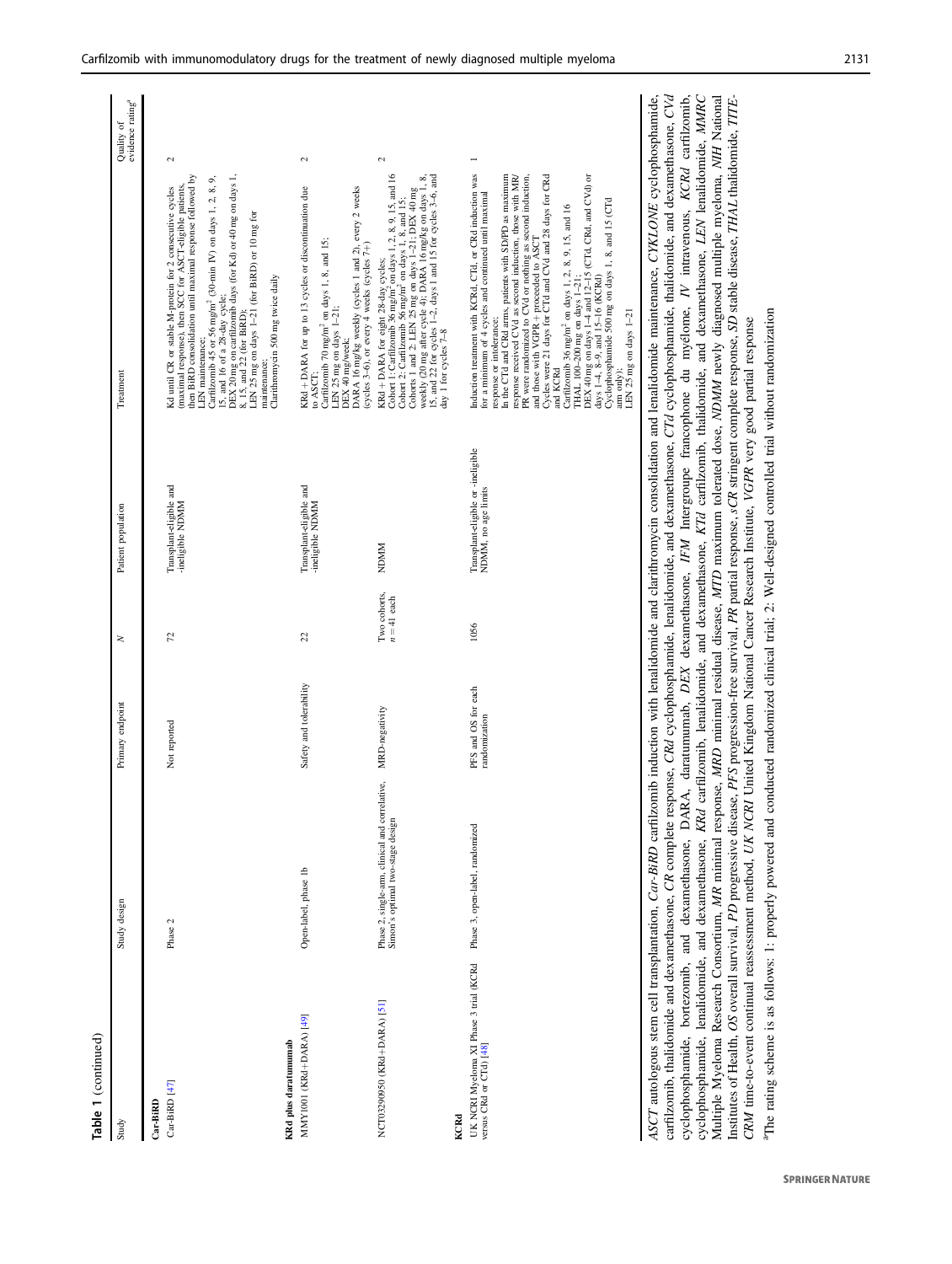<span id="page-5-0"></span>

| Study                                                                             | z              | Patient population                                                      | Best response (%)                                                                                                                                                                                                                          | F)<br>Respon<br>status ( | se (2CR) by transplant           | Response (2CR) by | age                                    | Response (2CR) by<br>cytogenetics |                                               | MRD negativity,%                                                                                                                                                                                                                                                    | Median<br>PFS, months                      | Ø,<br>PFS rate,                                                                                               | Median<br>OS, months | OS rate,%                                                               |
|-----------------------------------------------------------------------------------|----------------|-------------------------------------------------------------------------|--------------------------------------------------------------------------------------------------------------------------------------------------------------------------------------------------------------------------------------------|--------------------------|----------------------------------|-------------------|----------------------------------------|-----------------------------------|-----------------------------------------------|---------------------------------------------------------------------------------------------------------------------------------------------------------------------------------------------------------------------------------------------------------------------|--------------------------------------------|---------------------------------------------------------------------------------------------------------------|----------------------|-------------------------------------------------------------------------|
|                                                                                   |                |                                                                         |                                                                                                                                                                                                                                            | with ASCT<br>Proceed     | Did not<br>proceed<br>with ASCT  | $\geq 65$ years   | years<br>$< 65$                        | High risk                         | Standard risk                                 |                                                                                                                                                                                                                                                                     |                                            |                                                                                                               |                      |                                                                         |
| MMRC (KRd<br>KRd                                                                  | 53             | Transplant-                                                             |                                                                                                                                                                                                                                            |                          | (2nCR)<br>$\mathcal{L}$          | Not reported      | Not reported                           | $65$ ( $\geq nCR$ )               | 59 (2nCR)                                     |                                                                                                                                                                                                                                                                     | Not reported                               |                                                                                                               | Not reported         | Not reported                                                            |
| with or without<br>ASCT) [27]                                                     |                | ineligible NDMM<br>eligible and                                         | $\ensuremath{\mathrm{\geq}V\mathrm{GPR}}$ 81;<br>$\ensuremath{\mathrm{snC}}\xspace R$ : 62;<br>sCR: 42                                                                                                                                     | 29 (before<br>ASCT)      |                                  |                   |                                        |                                   |                                               | 91 (10-color MFC; assessed in<br>patients with CR/suspected CR) <sup>a</sup>                                                                                                                                                                                        |                                            | 97 (12 months)<br>92 (24 months)                                                                              |                      |                                                                         |
| without ASCT)<br>follow-up of<br>MMRC study<br>(KRd with or<br>Additional<br>[29] | 53             | eligible and<br>-ineligible NDMM<br>Transplant-                         | ð<br>$sCR: 51$ (end c<br>cycle 18)                                                                                                                                                                                                         | Not reported             | reported<br>$\breve{\mathbf{z}}$ | Not reported      | Not reported                           | Not reported                      | Not reported                                  | Not reported                                                                                                                                                                                                                                                        | Not reported                               | 92 (24 months);<br>$69$ $(48$ months)                                                                         | Not reported         | Not reported                                                            |
| MMRC subgroup<br>analysis (KRd in<br>elderly) [28]                                | 23             | Transplant-eligible<br>and -ineligible<br>NDMM, age 265<br>years subset | $\geq$ VGPR: 91; $\geq$ CR: 79;<br>sCR: 65                                                                                                                                                                                                 | Not reported             | Not reported                     | $\mathcal{L}$     | Not reported                           | Not reported                      | Not reported                                  | 86 (10-color MFC; assessed in<br>patients with sCR/nCR) <sup>a</sup>                                                                                                                                                                                                | Not reported                               | $79.6$ months)                                                                                                | Not reported         | 100 (36 months)                                                         |
| maintenance [30]<br>$KRA + LEN$                                                   | 57             | NDMM (45) or high-<br>risk SMM (12)                                     | $\begin{array}{c} \geq \text{VGPR: } 89 \\ \text{(NDMM)}; 100 \\ \text{(SMM)}; \ \text{inCE: } 62 \\ \text{(NIMM)}; 100 \\ \text{(NDMM)}; 100 \end{array}$<br>(SMM); ≥CR: 56<br>100 (SMM)<br>(NDMM);                                       | Not reported             | Not reported                     | Not reported      | Not reported                           | Not reported                      | Not reported                                  | Assessed in patients with 2nCR<br>NDMM:<br>100 (8-color MFC) <sup>b</sup><br>67 (NGS) <sup>4</sup> ;<br>SMM:<br>92 (8-color MFC) <sup>b</sup><br>75 (NGS) <sup>3</sup>                                                                                              | Not reached                                | NDMM: 95<br>(12 month), 92<br>(18 month);<br>SMM:<br>SMM:                                                     | Not reported         | Not reported                                                            |
| 5-year follow-up<br>[32]<br>maintenance:<br>$KRd + LEN$                           | 45             | NDMM                                                                    | ≥PR: 98; ≥CR: 67                                                                                                                                                                                                                           | Not reported             | Not reported                     | $\mathcal{F}$     | $\mathcal{S}$                          | 67                                | 67                                            | Percentage of patients $(n = 45)$<br>with MRD-negative CR: 62<br>(MFC) <sup>b</sup>                                                                                                                                                                                 | $67.3$ (time to progression)               | Not reported                                                                                                  | Not reached          | 84 (6 years)                                                            |
| MMRC (KRd + ASCT) [34]                                                            | 76             | Transplant-<br>eligible NDMM                                            | $\geq$ VGPR: 91; $\geq$ CR: 78; Not repsec. 75                                                                                                                                                                                             | ported                   | Not reported                     | Not reported      | Not reported                           | Not reported                      | Not reported                                  | After 1 year of LEN maintenance:<br>82 (NGS) <sup>c</sup><br>MRD-negative status required CR<br>Cyde 8:<br>67 (NGS) <sup>e</sup><br>95 (MFC) <sup>4</sup> ,<br>96 (MFC) <sup>4</sup> ,<br>72 (NGS) <sup>6</sup><br>96 (MFC) <sup>4</sup> ,<br>90 (MFC) <sup>d</sup> | Not reported                               | 86 (36 months);<br>$\overline{18}$<br>94 for patients<br>achieving<br>MRD-<br>negativity at<br>end of cycle 1 | Not reported         | 93 (36 months);<br>100 for patients<br>with sustained<br>MRD-negativity |
| IFM study; KRd<br>++ASCT+LEN<br>maintenance [35]                                  | 46             | Transplant-eligible<br>NDMM, age<br><65 years                           | 2VGPR: 85; 2CR: 61<br>Completion of<br>consolidation:                                                                                                                                                                                      | N/A                      | ΝA                               | Not reported      | Not reported                           | Not reported                      | Not reported                                  | 70 (MFC; assessed in patients<br>with $\geq$ VGPR) $^d$                                                                                                                                                                                                             | Not reached                                | 91 $(24$ months)                                                                                              | Not reported         | Not reported                                                            |
| MRD response-<br>driven KRd [36]                                                  | 29             | <b>NDMM</b>                                                             | VGPR: 40; 2CR: 60;<br>completed therapy<br>calculated for 15<br>Response rates<br>patients who                                                                                                                                             | Not reported             | Not reported                     | Not reported      | Not reported                           | Not reported                      | Not reported                                  | 60 (MFC) <sup>c</sup>                                                                                                                                                                                                                                               | reported<br>$\stackrel{\text{of}}{\simeq}$ | Not reported                                                                                                  | Not reported         | reported<br>$\stackrel{\text{ot}}{\simeq}$                              |
| FORTE;<br>KRd versus KCd<br>[38]                                                  | 474            | Transplant-eligible<br>NDMM, age<br><65 years                           | response rates:<br>$\angle$ VGPR: 89 (KRd +<br>ASCT) versus 76<br>(KCd + ASCT)<br>versus 87 (KRd 12<br>cycles, no ASCT);<br>versus 43 (KRd 12<br>cycles, no ASCT);<br>$sCR: 44 (KRd +ASCT) versus 32$<br>Premaintenance<br>$(KCd + ASCII)$ | ΝÃ                       | ₹                                | Not reported      | Not reported Not reported Not reported |                                   |                                               | analysis):<br>$58$ (KRd + ASCT) versus 42<br>$12$ Cyd + ASCT) versus 54 (KRd<br>$12$ Cyd + ASCT) by second-<br>generation MFC <sup>b</sup><br>Premaintenance rates (ITT                                                                                             | Not reported                               | Not reported                                                                                                  | Not reported         | Not reported                                                            |
| CARTHADEX<br>(KTd) [41]<br>$K^{rd}$                                               | $\overline{5}$ | Transplant-eligible<br>NDMM, age<br>18–65 years                         | Response after<br>Response after<br>consolidation:<br>2VGPR: 89;<br>CR: 63<br>≥VGPR: 68;<br>induction:<br>CR: 25;                                                                                                                          | ΝA                       | ΝA                               | ΝA                | $\stackrel{\triangle}{\geq}$           | consolida-<br>tion: 66<br>After   | $\frac{1}{2}$ consolida-<br>tion: 58<br>After | Not reported                                                                                                                                                                                                                                                        | Not reached                                | 72 (36 months) Not reported                                                                                   |                      | Not reported                                                            |

Table 2 Activity of carfilzomib-immunomodulatory drug combination therapies in patients with newly diagnosed multiple myeloma Table 2 Activity of carfilzomib-immunomodulatory drug combination therapies in patients with newly diagnosed multiple myeloma

**SPRINGER NATURE**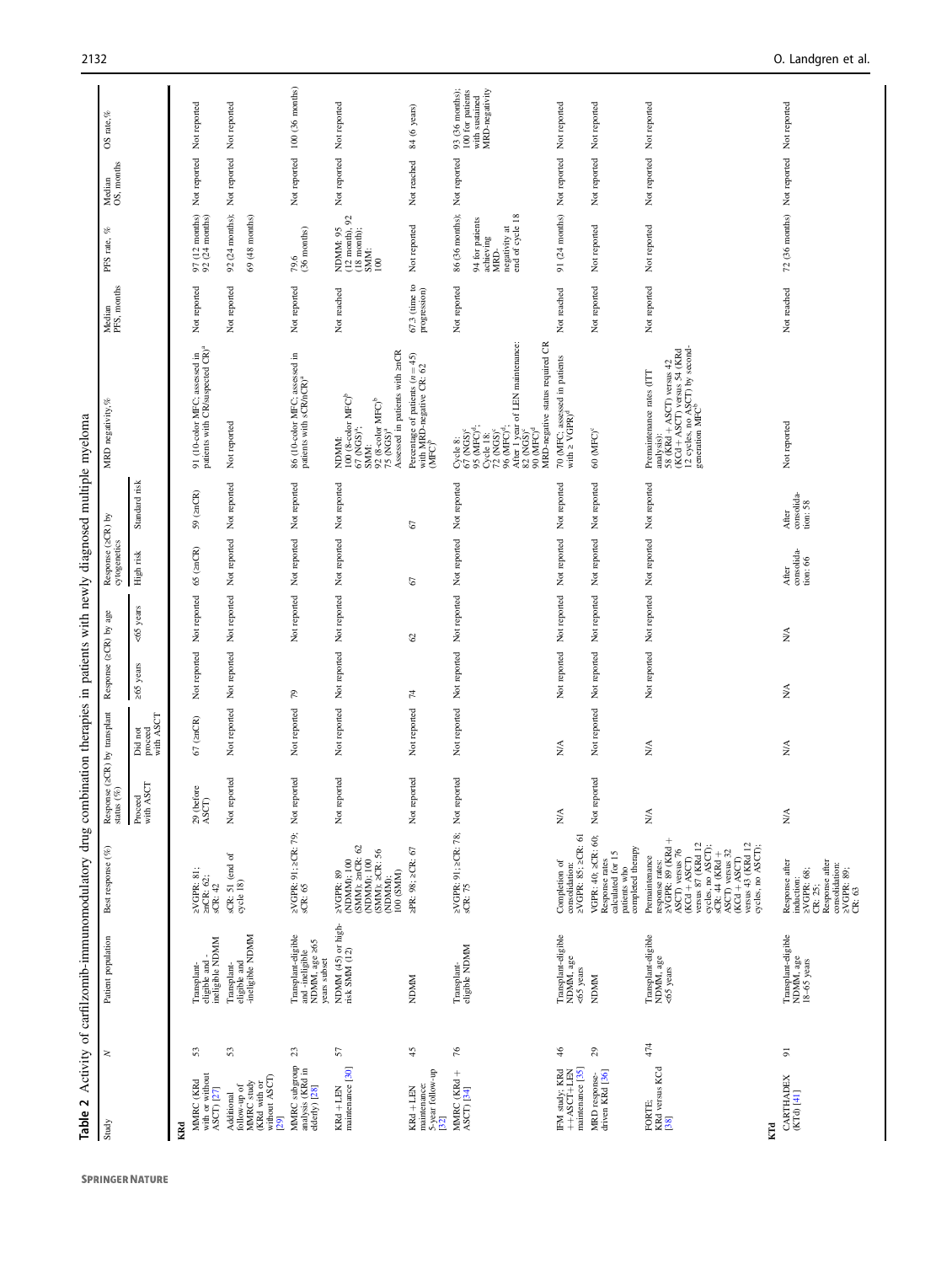| í |
|---|
| c |
| ı |
| ٦ |
|   |

| Table 2 (continued)                                                               |                 |                                                |                                                                                                                                                                                                                                                                                                                        |                                                  |                                               |                       |                                                                  |                                        |                                                                  |                                                                                                                                                                                                                                                                                                                                                                          |                       |                                                               |                           |                                               |
|-----------------------------------------------------------------------------------|-----------------|------------------------------------------------|------------------------------------------------------------------------------------------------------------------------------------------------------------------------------------------------------------------------------------------------------------------------------------------------------------------------|--------------------------------------------------|-----------------------------------------------|-----------------------|------------------------------------------------------------------|----------------------------------------|------------------------------------------------------------------|--------------------------------------------------------------------------------------------------------------------------------------------------------------------------------------------------------------------------------------------------------------------------------------------------------------------------------------------------------------------------|-----------------------|---------------------------------------------------------------|---------------------------|-----------------------------------------------|
| Study                                                                             | z               | Patient population                             | Best response (%)                                                                                                                                                                                                                                                                                                      | Response (2CR) by transplant<br>$(\%)$<br>status |                                               | Response (2CR) by age |                                                                  | Response (2CR) by<br>cytogenetics      |                                                                  | MRD negativity,%                                                                                                                                                                                                                                                                                                                                                         | Median<br>PFS, months | PFS rate, %                                                   | OS, months<br>Median      | OS rate,%                                     |
|                                                                                   |                 |                                                |                                                                                                                                                                                                                                                                                                                        | with ASCT<br>Proceed                             | proceed<br>with ASCT<br>Did not               | ≥65 years             | <65 years                                                        | High risk                              | Standard risk                                                    |                                                                                                                                                                                                                                                                                                                                                                          |                       |                                                               |                           |                                               |
| <b>CYKLONE</b>                                                                    |                 |                                                |                                                                                                                                                                                                                                                                                                                        |                                                  |                                               |                       |                                                                  |                                        |                                                                  |                                                                                                                                                                                                                                                                                                                                                                          |                       |                                                               |                           |                                               |
| $+KTd$ [44]<br><b>CYKLONE</b><br>(Cyclophos<br>Car-BiRD                           | 2               | eligible NDMM<br>Transplant-                   | All cycles: 2VGPR:<br>69; 2CR: 8;<br>sCR: 3                                                                                                                                                                                                                                                                            | 73.5                                             |                                               |                       |                                                                  |                                        | Not reported Not reported Not reported Not reported Not reported | Not reported                                                                                                                                                                                                                                                                                                                                                             | Not reported          | $85 (12 months)$ $76 (24 months)$                             | Not reported              | $96$ (12 and $24$ months)                     |
| $Car-BIB$ [47]                                                                    | 72              | Transplant-eligible<br>-ineligible NDMM<br>and | 2VGPR: 84; 2CR: 37 Not reported                                                                                                                                                                                                                                                                                        |                                                  |                                               |                       | Not reported Not reported Not reported Not reported Not reported |                                        |                                                                  | Not reported                                                                                                                                                                                                                                                                                                                                                             | Not reported          | Not reported                                                  | Not reported Not reported |                                               |
| KRd plus daratumumab                                                              |                 |                                                |                                                                                                                                                                                                                                                                                                                        |                                                  |                                               |                       |                                                                  |                                        |                                                                  |                                                                                                                                                                                                                                                                                                                                                                          |                       |                                                               |                           |                                               |
| MMY1001 (KRd<br>$+$ DARA) [49]                                                    | g               | Transplant-eligible<br>-ineligible NDMM<br>and | VGPR: 33:<br>sCR: 43<br>CR: 14;                                                                                                                                                                                                                                                                                        | Not reported                                     | VGPR: 27;<br>SCR: 40<br>$(n = 15)$<br>CR: 20; | Not reported          |                                                                  | Not reported Not reported Not reported |                                                                  | Not reported                                                                                                                                                                                                                                                                                                                                                             | Not reported          | 95 (12 months) Not reported                                   |                           | All patients alive<br>at time of<br>follow up |
| (KRd+DARA) [51] (completed<br>NCT03290950                                         | ≥1 cycle)<br>20 | NDMM                                           | All 3 patients who<br>assessments with<br>completed full<br>MRD assays<br>had a CR                                                                                                                                                                                                                                     | Not reported                                     |                                               |                       | Not reported Not reported Not reporter Not reported Not reported |                                        |                                                                  | MRD positive in peripheral blood;<br>Patient 3: MRD negative in bone<br>Patient 1: MRD negative in bone<br>Patient 2: MRD positive in bone<br>marrow and MRD positive in<br>marrow and peripheral blood;<br>3 patients assessed:<br>peripheral blood<br>marrow and                                                                                                       | Not reported          | Not reported                                                  | Not reported              | Not reported                                  |
| KCRd                                                                              |                 |                                                |                                                                                                                                                                                                                                                                                                                        |                                                  |                                               |                       |                                                                  |                                        |                                                                  |                                                                                                                                                                                                                                                                                                                                                                          |                       |                                                               |                           |                                               |
| (KCRd versus<br>CRd or CTd) [48]<br>Myeloma XI<br>Phase 3 trial<br><b>UK NCRI</b> | 1056            | eligible NDMM<br>Transplant                    | End of first induction Not reported<br>VGPR: 91.9 (KCRd)<br>(KCRd) versus 52.8<br>versus 82.1 (CRd);<br>versus 76.1 (CTd)<br>CR: 31.0 (KCRd)<br>versus 25.2 (CTd)<br>versus 22.9 (CRd)<br>CR: 17.7 (KCRd)<br>versus 7.1 (CRd);<br>versus 6.8 (CTd)<br><b>ZVGPR: 82.3</b><br>(CTd) versus<br>After ASCT:<br>64.9 (CRd); |                                                  | ΝÃ                                            |                       | Not reported Not reported Not reported Not reported              |                                        |                                                                  | 67 (KCRd) versus 19 (СТd)<br>77 (KCRd) versus 53 (CTd)<br>versus 18 (CRd);<br>versus 56 (CRd)<br>(8-color MFC <sup>b</sup> )<br>Post induction:<br>Post ASCT:                                                                                                                                                                                                            | Not reported          | 64.5 (KCRd)<br>versus 50.3<br>(CTdCRd)<br>$(3 \text{ years})$ | Not reported Not reported |                                               |
|                                                                                   |                 |                                                |                                                                                                                                                                                                                                                                                                                        |                                                  |                                               |                       |                                                                  |                                        |                                                                  | ASCT autologous stem cell transplantation, Car-BiRD carfilzomib induction with lenalidomide and clarithromycin consolidation and lenalidomide maintenance, CYKLONE cyclophosphamide,<br>carfilzomib, thalidomide and dexamethasone, CR complete response, DEX dexamethasone, IFM Intergroupe francophone du myélome, IV intravenous, KCRd carfilzomib, cyclophosphamide, |                       |                                                               |                           |                                               |

lenalidomide, and dexamethasone, KRd carfilzomib, lenalidomide, and dexamethasone, KTd carfilzomib, thalidomide, and dexamethasone, LEN lenalidomide, MFC multiparametric flow cytometry; MMRC Multiple Myeloma Research Consortium, MRD minimal residual disease, NDMM newly diagnosed multiple myeloma, NGS next generation sequencing, NIH National Institute, NEW Walcoma National Surversive disease, PF lenalidomide, and dexamethasone, KRd carfilzomib, lenalidomide, and dexamethasone, KTd carfilzomid, thalidomide, and dexamethasone, LEN lenalidomide, MFC multiparametric flow cytometry; *MMRC* Multiple Myeloma Research Consortium, *MRD* minimal residual disease, *NDMM* newly diagnosed multiple myeloma, *NGS* next generation sequencing, *NIH* National Institutes of Health, OS overall survival, PD progressive disease, PFS progression-free survival, sCR stringent complete response, UK NCRI United Kingdom National Cancer Research Institute, VGPR very good partial response VGPR very good partial response ී  $\overline{z}$ 

aSensitivity not reported aSensitivity not reported

 $b$ Sensitivity of  $1 \times 10^{-5}$ bSensitivity of 1 × 10<sup>-5</sup>

cSensitivity of 10−5 "Sensitivity of  $10^{-5}-10^{-6}$ 

dSensitivity of 10−4  $^{4}$ Sensitivity of  $10^{-4} - 10^{-5}$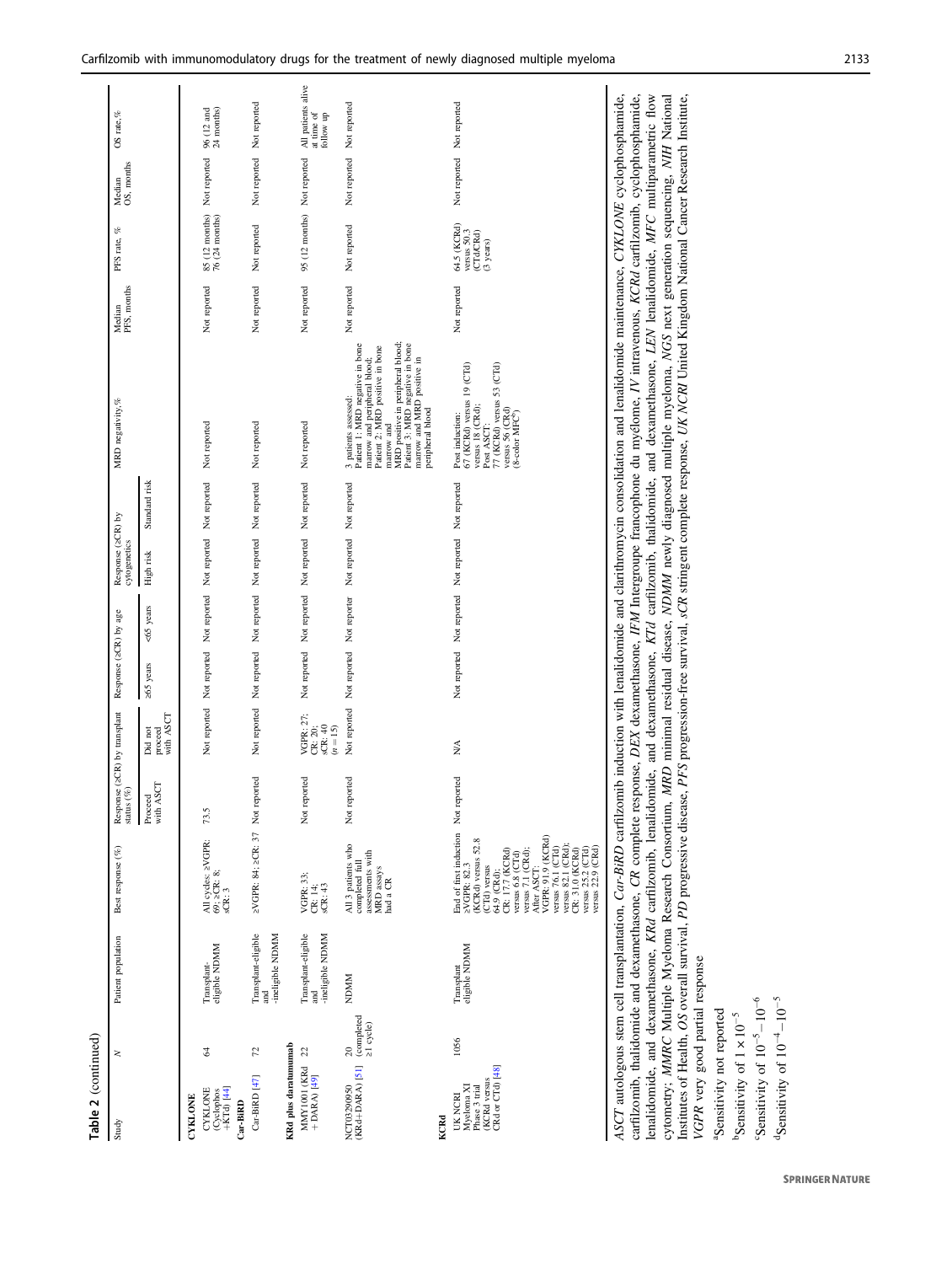A phase 2 study National Institutes of Health (NIH) Clinical Center study evaluated KRd in transplant-eligible or -ineligible patients with NDMM  $(n = 45)$  or smoldering MM (SMM) at high risk of progression  $(n = 12)$  [\[30](#page-14-0)]. Patients received eight KRd cycles then lenalidomide maintenance. Carfilzomib  $(36 \text{ mg/m}^2)$  was administered for the first 3 weeks of a 4-week cycle. Deep responses were observed, with 62% (NDMM) and 100% (SMM) of patients achieving ≥nCR [[30\]](#page-14-0). The 1-year PFS rate in NDMM was 95% and all NDMM patients remained alive [[30\]](#page-14-0). Thirtyfour of 45 enrolled NDMM patients (76%) achieved MRDnegative status (MFC). MRD-negativite ≥nCR rates by MFC were 100% (NDMM) and 92% (SMM); MRDnegativity rates by next-generation sequencing (NGS) were 67% and 75%, respectively [\[30](#page-14-0)]. MRD negativity was observed In hematopoietic progenitor cell grafts from 29/30 patients [[31\]](#page-15-0). In a 5-year follow-up of the study (NDMM cohort), the MRD-negative CR rate was 62%; median time to progression was 67.3 months and the 6-year OS rate was 84% [[32\]](#page-15-0). Depth of response and PFS were consistent regardless of age ( $\geq 65$  vs  $\lt 65$  years) or cytogenetic risk [\[30](#page-14-0), [32](#page-15-0)]. The NIH Clinical Center study was recently reopened for enrollment with expanded sample size. Based on results from the MMRC and NIH Clinical Center studies, KRd is a treatment option for transplant-eligible and -ineligible patients according to the National Comprehensive Care Network guidelines.

Although extended KRd treatment without transplant in the MMRC study showed strong clinical benefit, some patients experienced progression [[27\]](#page-14-0). Therefore, a second phase 2 MMRC study added ASCT to KRd to evaluate if further improvement of outcomes was possible [[33](#page-15-0), [34](#page-15-0)]. In this study ( $n = 76$ ), patients received four 28-day cycles of KRd induction followed by ASCT. Following ASCT, patients received four cycles of KRd consolidation and then KRd maintenance for 10 cycles. Carfilzomib was administered at 20/36 mg/m<sup>2</sup>. Response rates were 91% ≥VGPR, 78% ≥CR, and 75% sCR (primary endpoint) [\[33](#page-15-0), [34](#page-15-0)]. Postconsolidation MRD-negative ≥CR rates were 67% (NGS) and 95% (MFC) [\[34](#page-15-0)]. High rates of MRD negativity after consolidation were found to be sustained through to cycle 18 and after lenalidomide maintenance; this sustained MRD negativity (cycle 18) correlated with 3-year PFS and OS rates [[34\]](#page-15-0). The 3-year PFS and OS rates for sustained MRD negativity patients by NGS were 94 and 100%, which were higher than those in the overall population (PFS, 86%; OS, 93%) [[34\]](#page-15-0). Similar findings were observed in patients with high-risk disease  $(n = 27)$  [\[34](#page-15-0)].

The Intergroupe Francophone du Myelome also conducted a phase 2 study evaluating KRd with ASCT [\[35](#page-15-0)]. Patients received four KRd induction cycles, ASCT, four KRd consolidation cycles, and 1-year lenalidomide maintenance. Carfilzomib  $(20/36 \text{ mg/m}^2)$  was given for 3 weeks

of each 4-week cycle. Postconsolidation ORR was 89%, including  $85\% \geq VGPR$  and  $61\% \geq CR$ . MRD-negativity rate was 70% by flow cytometry. Median PFS was not reached; the 2-year PFS rate was 91%.

The high rates of MRD negativity observed with KRd and integration of MRD assessments into standardized response criteria [[3](#page-14-0)] provided rationale for an ongoing phase 1/2 study that is the first to evaluate MRD status as a guide for KRd treatment duration in NDMM patients [[36](#page-15-0)]. During phase 1, patients receive carfilzomib (45 or  $56 \text{ mg/m}^2$ ) with lenalidomide–dexamethasone to determine the maximum tolerated dose (MTD) of carfilzomib. Patients who achieve MRD negativity after any cycle receive two additional KRd cycles before treatment discontinuation, whereas MRD-positive patients continue therapy for ≤12 cycles, or until disease progression or unacceptable toxicity. The phase 2 primary endpoint is MRD negativity at the MTD. Phase 1 results established the carfilzomib MTD at 56 mg/m<sup>2</sup>. The phase 2 portion of the study is ongoing.

The demonstrated activity of KRd and the promising efficacy of carfilzomib–cyclophosphamide–dexamethasone (KCd) [[37\]](#page-15-0) in NDMM patients provided the rationale for the randomized FORTE trial, where NDMM patients were randomized 1:1:1 to four 28-day KCd cycles followed by ASCT and four KCd consolidation cycles; or four 28-day KRd cycles followed by ASCT and four KRd consolidation cycles; or twelve KRd cycles [[38\]](#page-15-0). Patients who complete consolidation are randomized to lenalidomide versus carfilzomib–lenalidomide maintenance. Carfilzomib was administered at  $20/36$  mg/m<sup>2</sup>. A total of 474 patients were randomized (KRd + ASCT,  $n = 158$ ; KCd+ASCT,  $n =$ 159; KRd 12 cycles,  $n = 157$ ). Premaintenance, ≥VGPR and sCR rates were higher in the KRd arms than in the KCd arm (KRd + ASCT, 89 and 44%; KCd + ASCT, 76 and 32%; KRd 12 cycles, 87 and 43%). MRD-negativity rates were also higher with KRd versus KCd (KRd + ASCT, 58%; KCd + ASCT, 42%; KRd 12 cycles, 54%). These benefits for KRd versus KCd were consistent, regardless of the presence of high-risk disease. The sCR rates in the KRd arms also compare favorably with the postconsolidation sCR rate (28.9%) reported for the daratumumab– bortezomib–thalidomide–dexamethasone arm in the phase 3 CASSIOPEIA study of this combination in transplanteligible NDMM [[52\]](#page-15-0).

Inspired by the NIH Clinical Center study, the ongoing phase 2 GEM-CESAR trial is assessing KRd induction and consolidation with ASCT for SMM at high risk of progression. Preliminary post-ASCT efficacy results (69% ≥CR; 58% MRD negative) demonstrate the promise of this approach [[39\]](#page-15-0). An EMN-MSKCC randomized phase 2 study comparing KRd versus Rd in high-risk SMM has recently started.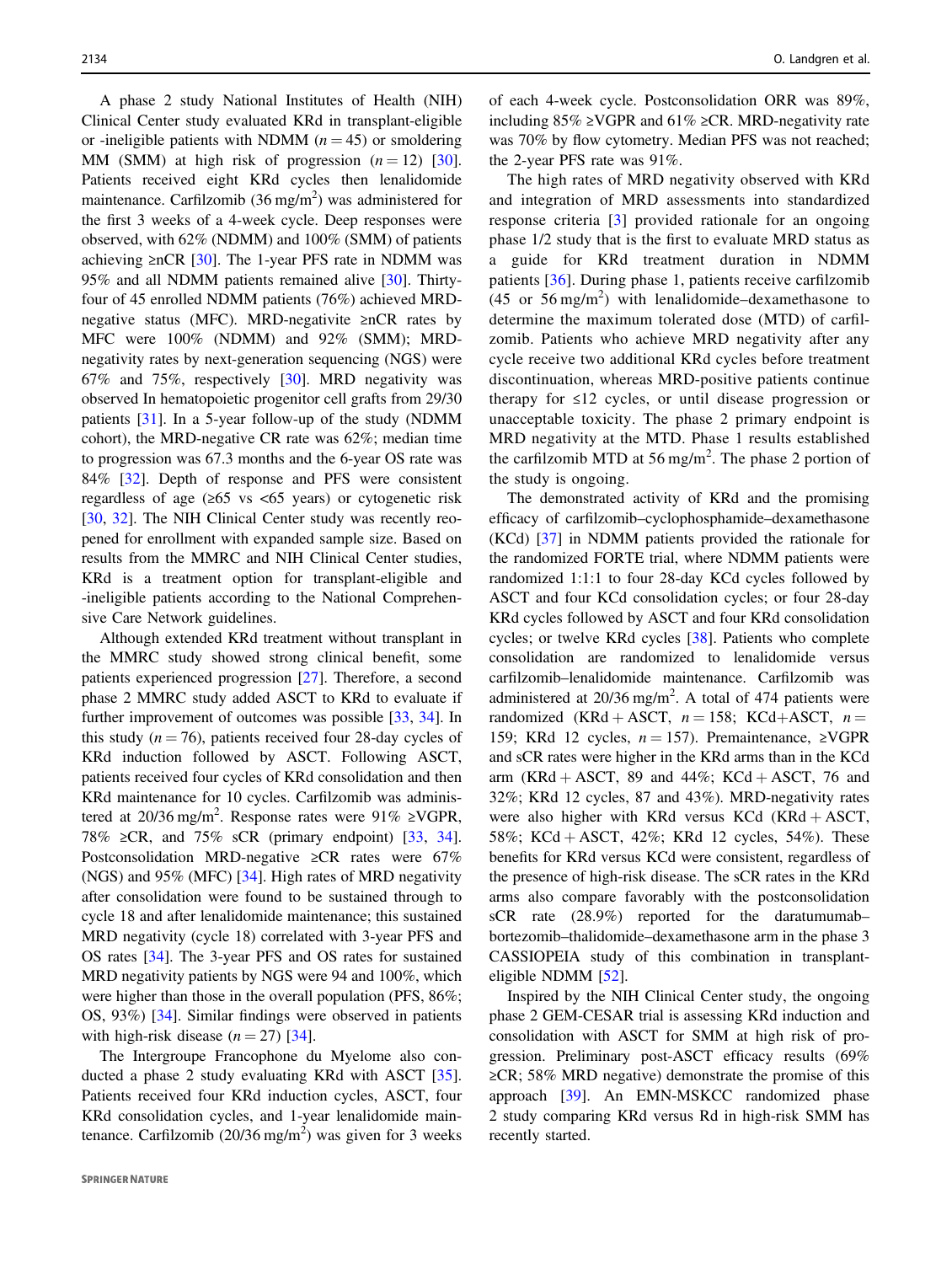Overall, the safety profile of KRd in NDMM patients has been consistent with the profile observed in the ASPIRE study. In the FORTE trial, rates of treatment discontinuation due to adverse events (AEs) and fatal AEs were 8 and 1%, whereas in ASPIRE these rates were 15% and 7%, respectively (see Tables [3](#page-9-0) and [4](#page-11-0) for additional details) [\[24](#page-14-0), [38](#page-15-0), [40\]](#page-15-0).

### Carfilzomib–thalidomide–dexamethasone

CARTHADEX was a phase 1/2 trial that evaluated carfilzomib–thalidomide–dexamethasone (KTd) as induction and consolidation therapy in transplant-eligible NDMM patients. During KTd induction, patients received four cycles of carfilzomib 20/27, 20/36, 20/45, or 20/56 mg/m<sup>2</sup>. In the overall population  $(N = 91)$ , KTd induction resulted in an ORR of 90%, including a CR in 25% of patients and a ≥VGPR (primary endpoint) in  $68\%$  of patients [\[41](#page-15-0)]. Response rates improved with transplant and KTd consolidation (Table [2](#page-5-0)). After consolidation, patients with standard- and high-risk disease showed no difference in ≥VGPR rates and had similar CR rates. At a median followup of 23 months, the median PFS was not reached and the 3-year PFS rate was 72%. A subsequent update of the CARTHADEX trial assessed the impact of prolonged KTd induction therapy (eight cycles) at carfilzomib 56 mg/m<sup>2</sup> on depth of response [[42\]](#page-15-0). Patients treated with prolonged KTd induction ( $n = 26$ ) had higher ≥VGPR and ≥CR rates at end of induction compared with those treated with four KTd induction cycles at  $56 \text{ mg/m}^2$  ( $n = 20$ ). However, depth of response between the two groups was noted to be similar after completion of ASCT and consolidation [[42\]](#page-15-0). Another update of the CARTHADEX trial found that postconsolidation sCR and VGPR rates were numerically higher for the 36–56 versus  $27 \text{ mg/m}^2$  carfilzomib dose levels, but that PFS/OS were similar between these doses [[43\]](#page-15-0).

# Carfilzomib–cyclophosphamide–thalidomide– dexamethasone

The phase 1/2 CYKLONE trial  $(N = 64)$  examined a four-drug regimen termed CYKLONE (carfilzomib– cyclophosphamide–thalidomide–dexamethasone) for the treatment of transplant-eligible NDMM patients [\[44\]](#page-15-0). The MTD of carfilzomib in CYKLONE was  $20/36$  mg/m<sup>2</sup> (phase 1 primary endpoint). The ORR across all treatment cycles and dose levels was 91%. At the MTD, the ≥VGPR rate after four cycles was 59% (phase 2 primary endpoint).

The safety of carfilzomib–thalidomide combinations (KTd and CYKLONE) was consistent with previously reported safety of both agents. Lack of overlapping toxicities (especially neuropathy) between these two agents allowed a favorable safety profile for these regimens.

#### Carfilzomib–clarithromycin–lenalidomide–dexamethasone

Combination treatment with the antibiotic clarithromycin plus a PI has been found preclinically to induce synergistic cytotoxicity [\[45](#page-15-0), [46\]](#page-15-0). The phase 2 Car-BiRD study ( $N = 72$ ) of carfilzomib–clarithromycin–lenalidomide–dexamethasone (Car-BiRD) evaluated carfilzomib as part of a sequential treatment strategy: Kd induction (until maximal response) followed by BiRD consolidation and lenalidomide maintenance for transplant-eligible or -ineligible NDMM patients [\[47\]](#page-15-0). Carfilzomib (30-min IV infusion) was given for the first 3 weeks of each 4-week cycle at a dose of  $20/45$  mg/m<sup>2</sup> (first 26 patients) or  $20/56$  mg/m<sup>2</sup> (thereafter). Kd induction resulted in an ORR of 91%, ≥VGPR rate of 71%, and a ≥CR rate of 13%. Following BiRD consolidation, ORR, ≥VGPR, and  $\geq$ CR rates improved to 100%, 95%, and 28%, respectively. Lenalidomide maintenance further improved depth of response in 19% of patients.

### Carfilzomib–cyclophosphamide–lenalidomide– dexamethasone

In the phase 3 UK NCRI Myeloma XI trial, transplanteligible patients were randomized to the upfront PI-based quadruplet induction regimen of carfilzomib–cyclophosphamide–lenalidomide–dexamethasone (KCRd), or triplet induction therapy (cyclophosphamide–lenalidomide– dexamethasone [CRd] or cyclophosphamide–thalidomide– dexamethasone [CTd]) [[48\]](#page-15-0). Patients in the triplet induction arms could have received a second induction with bortezomib–cyclophosphamide–dexamethasone (VCd) before ASCT depending on post first induction maximum response (≥VGPR, no second induction; PR or minor response, randomized to VCd or nothing; stable or progressive disease, VCd as second induction). Carfilzomib  $20/36$  mg/m<sup>2</sup> was administered twice weekly for the first 3 weeks of each 4-week cycle. A total of 1056 patients underwent induction randomization (CTd,  $n = 265$ ; CRd,  $n = 265$ ; KCRd,  $n = 526$ ). Deeper responses with carfilzomib-based quadruplet versus IMiD-based triplet treatment were observed at the end of first induction: the ≥VGPR rate at end of initial induction was 82.3% for KCRd versus 52.8 and 64.9% for CTd and CRd, respectively. This difference in depth of response was sustained until ≥100 days post-ASCT.

The quadruplet combination was well tolerated in this large phase 3 trial  $[48]$  $[48]$  $[48]$ . Grade ≥3 neutropenia occurred in 16% of KCRd patients, compared with 13% for CTd and 22% for CRd. Grade ≥2 sensory neuropathy rates were lower in the KCRd and CRd arms compared with the CTd arm  $(\sim 2\% \text{ vs } \sim 10\%)$ . The incidences of anygrade cardiac failure and hypertension in the KCRd arm were both <2%.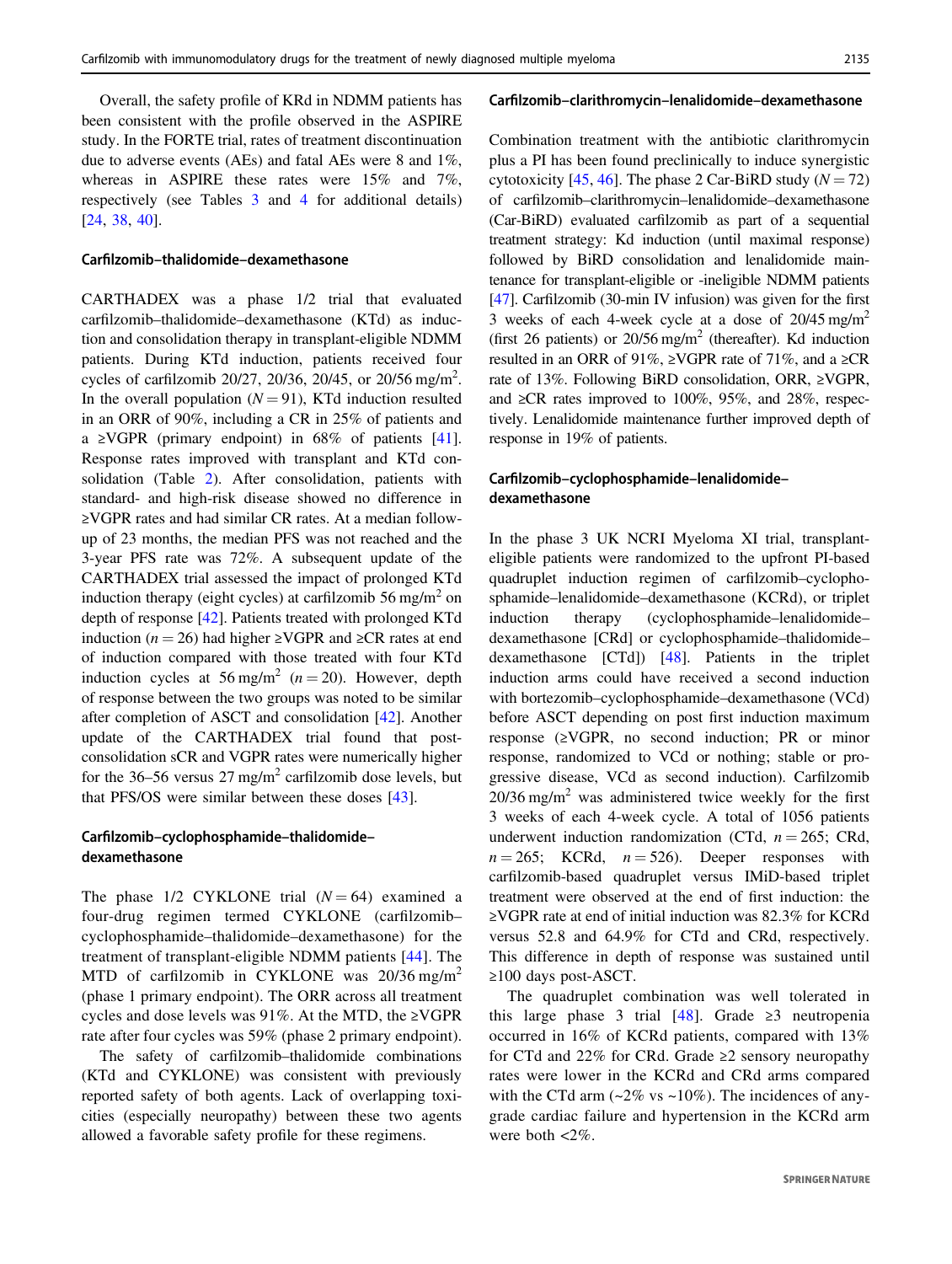<span id="page-9-0"></span>

| Study (reference)                            | Phase                    | Patient population                                            | $\mathsf{ion}, n$<br>Safety populati<br>din                             | Common any-grade AEs                                                                                                                                                                                                                               | Common grade ≥3 AEs                                                                                                                                                                                                                                                                                                                                            | eg.<br>SAEs, | Discontinuations due to AEs, $(\%)$                                            | Dose reductions due to AEs, $(\%)$                                                                                                                      |
|----------------------------------------------|--------------------------|---------------------------------------------------------------|-------------------------------------------------------------------------|----------------------------------------------------------------------------------------------------------------------------------------------------------------------------------------------------------------------------------------------------|----------------------------------------------------------------------------------------------------------------------------------------------------------------------------------------------------------------------------------------------------------------------------------------------------------------------------------------------------------------|--------------|--------------------------------------------------------------------------------|---------------------------------------------------------------------------------------------------------------------------------------------------------|
| KRd                                          |                          |                                                               |                                                                         |                                                                                                                                                                                                                                                    |                                                                                                                                                                                                                                                                                                                                                                |              |                                                                                |                                                                                                                                                         |
| MMRC (KRd with or<br>without ASCT) $[27]$    | 75                       | Transplant-eligible and<br>-ineligible NDMM                   | 53                                                                      | hyperglycemia (72%), thrombocytopenia<br>(60%), edema (47%), hypophosphatemia<br>(45%), and fatigue (38%)<br>Most common during induction:<br>$(68\%)$ , anemia                                                                                    | hypophosphatemia $(25\%)$ ,<br>hyperglycemia $(23\%)$ , DVT/PE $(9\%)$ , rash<br>(8%), and elevated liver function test (8%).<br>Hematologic (induction): anemia $(21\%)$ ,<br>thrombocytopenia $(17\%)$ , and neutropenia<br>(17%); Nonhematologic (induction):                                                                                               | Not reported | 1.9 ( $n = 1$ during induction)                                                | Dose modifications during<br>induction: 31                                                                                                              |
| MMRC subset analysis<br>[28]                 | $\overline{\mathcal{L}}$ | Transplant-eligible and<br>-ineligible NDMM, age<br>≥65 years | 23                                                                      | Not reported                                                                                                                                                                                                                                       | Hematologic (induction): thrombocytopenia<br>(39%), lymphopenia (35%), neutropenia<br>(39%), hypophosphatemia (22%), and<br>Nonhematologic (induction, >10%):<br>$(30\%)$ , and anemia $(26\%)$<br>thromboembolic<br>hyperglycemia<br>events $(13%)$                                                                                                           | Not reported | 4.3 ( $n = 1$ during induction)                                                | Dose modifications during<br>maintenance: 52 (CFZ), 57<br>Dose modifications during<br>induction: $74$ (CFZ), 83<br>(LEN), 70 (DEX);<br>(LEN), 61 (DEX) |
| MMRC (KRd+ASCT)<br>[33]                      | $\sim$                   | Transplant-eligible NDMM                                      | 76                                                                      | neutropenia (28%); Nonhematologic KRd-<br>thrombocytopenia (57%),<br>lymphopenia (39%), anemia (39%), and<br>related: fatigue $(53\%)$ , peripheral<br>neuropathy $(39\%)$ , infection $(34\%)$ , and<br>Hematologic KRd-related:<br>diarrhea (3%) | Most common were lymphopenia $(28\%)$ ,<br>neutropenia $(18\%)$ , and infections $(8\%)$                                                                                                                                                                                                                                                                       | Not reported | Not reported                                                                   | Not reported                                                                                                                                            |
| KRd+LEN maintenance<br>[30]                  | $\sim$                   | Transplant-eligible and<br>-ineligible NDMM                   | 45                                                                      | The most common any-grade hematologic<br>AE was lymphopenia $(100\%)$ ; the most<br>common nonhematologic AEs were<br>electrolyte or metabolism<br>abnormalities (98%)                                                                             | Not reported                                                                                                                                                                                                                                                                                                                                                   | Not reported | $22(n=1)$                                                                      | Dose modifications: 44                                                                                                                                  |
| IFM study; KRd+ASCT<br>+LEN maintenance [35] | $\sim$                   | Transplant-eligible NDMM,<br>age <65 years                    | 46                                                                      | Not reported                                                                                                                                                                                                                                       | neutropenia ( $n = 6$ ), lymphopenia ( $n = 5$ ),<br>The most common grade 3/4 AEs after<br>musculoskeletal disorders $(n = 5)$ , and<br>induction were infections $(n = 7)$ ,<br>cardiovascular disorders $(n = 5)$ ;                                                                                                                                         | 65           | Not reported                                                                   | Not reported                                                                                                                                            |
| MRD response-driven<br>KRd [36]              | 1/2                      | <b>NDMM</b>                                                   | 29                                                                      | Not reported                                                                                                                                                                                                                                       | $(7\%)$ , venous thromboembolism $(7\%)$ , mood<br>Nonhematologic: rash (21%), electrolyte<br>Hematologic: lymphopenia $(41\%)$ ,<br>leukopenia (7%), neutropenia (3%), and<br>gastrointestinal (10%), cardiopulmonary<br>disturbances $(17\%)$ , infections $(14\%)$ .<br>$(7\%)$ , cataract $(7\%)$ , and<br>thrombocytopenia $(3\%)$<br>hyperglycemia (3%); | 34           | One patient came off study<br>due to MI and another due to<br>intolerable rash | Not reported                                                                                                                                            |
| KRd versus KCd <sup>[38]</sup><br>FORTE:     | 3                        | Transplant-eligible NDMM,<br>age <65 years                    | KRd 12 cycles, no<br>ASCT: 157<br>158;<br>159<br>KCd+ASCT:<br>KRd+ASCT: | Not reported                                                                                                                                                                                                                                       | Rate of grade 3/4 or serious hematologic AEs<br>versus 17% (KCd+ASCT) versus 18% (KRd<br>related to KRd or KCd: 22% (KRd+ASCT)<br>12 cycles, no ASCT); Rate of grade $3/4$ or sectious nonhematologic AEs: $35\%$ (KRd + ASCT) versus $26\%$ (KCd+ASCT) versus $48\%$ (KRd 12 cycles, no ASCT);                                                                | Not reported | (KCd+ASCT) versus $8$<br>(KRd 12 cycles, no ASCT)<br>8 (KRd+ASCT) versus 7     | (KCd+ASCT) versus 36 (KRd<br>12 cycles, no ASCT)<br>(Patients who reduced at least<br>32 (KRd+ASCT) versus 19<br>1 drug)                                |
| Carthadex [41]<br>KTd                        | $\sim$                   | Transplant-eligible NDMM,<br>age 18-65 years                  | 51                                                                      | Blood and lymphatic system disorders: 16%<br>(over all cycles)                                                                                                                                                                                     | Blood and lymphatic system disorders: 7%;<br>Gastrointestinal: 12%<br>Dermatologic: 10%;<br>Respiratory: 15%;<br>(over all cycles)                                                                                                                                                                                                                             | $\theta$     | 5                                                                              | Carfilzomib dose reductions: 5                                                                                                                          |
| CYKLONE [44]<br><b>CYKLONE</b>               | $1b/2$                   | Transplant-eligible NDMM                                      | 2                                                                       | (47%), anémia (44%), lymphopenia (42%)<br>and leukopenia (39%); Nonhernatologic:<br>fatigue (80%), constipation (53%),<br>hyperglycemia (39%) and lethargy (25%)<br>Hematologic: neutropenia (55%),<br>thrombocytopenia                            | hyperglycemia, increased alanine<br>aminotransferase, hypophosphatemia and<br>hypertension (6% each)<br>neutropenia (23%), anemia (20%) and<br>leukopenia (13%); Nonhematologic:<br>Hematologic: lymphopenia (38%),                                                                                                                                            | Not reported | 3.1 $(n = 2)$                                                                  | 44 (at least 1 drug);<br>28 (carfilzomib)                                                                                                               |

Table 3 Safety of carfilizomib-immunomodulatory drug combination therapies in patients with newly diagnosed multiple myeloma Table 3 Safety of carfilzomib–immunomodulatory drug combination therapies in patients with newly diagnosed multiple myeloma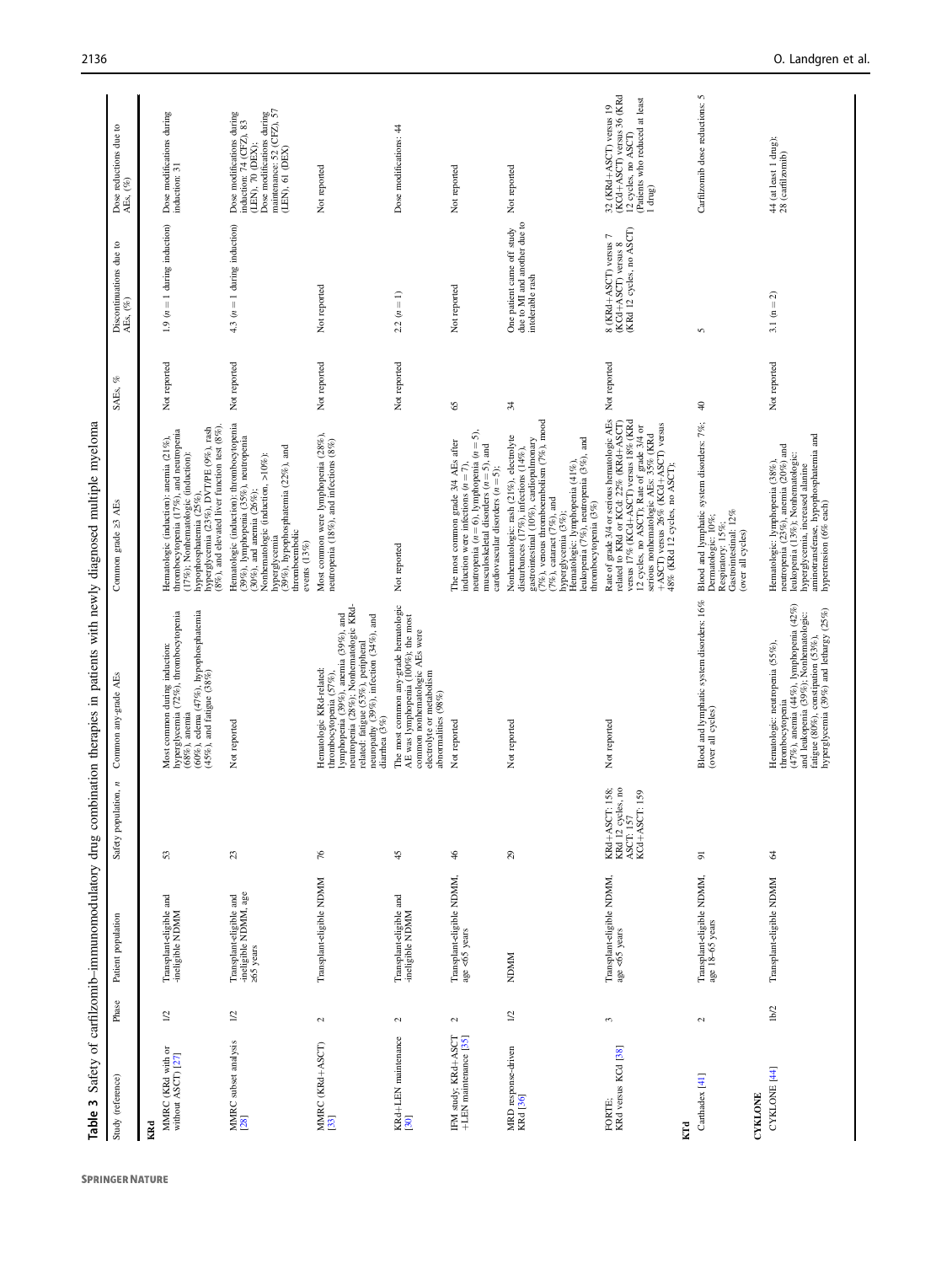| from and a cameral              |                                             |                            |                                                                                                                                                      |                                                                                                                                   |               |                                     |                                          |
|---------------------------------|---------------------------------------------|----------------------------|------------------------------------------------------------------------------------------------------------------------------------------------------|-----------------------------------------------------------------------------------------------------------------------------------|---------------|-------------------------------------|------------------------------------------|
| Study (reference)               | Phase Patient population                    |                            | Safety population, <i>n</i> Common any-grade AEs                                                                                                     | Common grade 23 AEs                                                                                                               | SAEs, %       | Discontinuations due to<br>AEs, (%) | Dose reductions due to<br>AEs, (%)       |
| Car-BiRD                        |                                             |                            |                                                                                                                                                      |                                                                                                                                   |               |                                     |                                          |
| Car-BiRD [47]                   | Transplant-eligible and<br>-ineligible NDMM | 72                         | hematologic toxicities was noted to be very<br>Most common toxicities were low-grade<br>gastrointestinal events; incidence of<br>low across protocol | Most common event was infection (17%)                                                                                             | Not reported  | Not reported                        | Not reported                             |
| <b>KCRd</b>                     |                                             |                            |                                                                                                                                                      |                                                                                                                                   |               |                                     |                                          |
| UK NCRI Myeloma XI [48] 3       | Transplant-eligible NDMM                    | 526 (KCRd arm)             | Not reported                                                                                                                                         | Thrombocytopenia: 8%<br>Neutropenia: 16%;<br>Anemia: 10%;                                                                         | Not reported  | 4.8                                 | Dose modification to any<br>agent: 64.6  |
| KRd plus daratumumab            |                                             |                            |                                                                                                                                                      |                                                                                                                                   |               |                                     |                                          |
| MMY1001 [49]                    | Transplant-eligible and<br>-ineligible NDMM | 22                         | IRRs (all grade 1 or 2) in 27% of patients                                                                                                           | lymphopenia (64%), neutropenia (18%),<br>diarrhea (18%), and pulmonary<br>Most common (>10%) events included<br>embolism $(14\%)$ | $\frac{4}{6}$ | Not reported                        | Not reported                             |
| NCT03290950 (KRd<br>+DARA) [51] | <b>NDMM</b>                                 | 20 (completed<br>≥1 cycle) | Not reported                                                                                                                                         | musculoskeletal deformity, back pain,<br>dyspnea, lung infection, and febrile<br>Grade >3 AEs were hypotension,<br>neutropenia    | Not reported  | Not reported                        | 5 patients had dose<br>reductions of LEN |
|                                 |                                             |                            |                                                                                                                                                      |                                                                                                                                   |               |                                     |                                          |

AE adverse event, ASCT autologous stem cell transplantation, Car-BiRD carfilzomib induction with lenalidomide and clarithromycin consolidation and lenalidomide maintenance, CFZ KCRd carfilzomib, cyclophosphamide, lenalidomide, and dexamethasone, KRd carfilzomib, lenalidomide, and dexamethasone, KTd carfilzomib, thalidomide, and dexamethasone, LEN lenalidomide, MMRC Multiple Myeloma Research Consortium, NDMM newly diagnosed multiple myeloma, NIH National Institutes of Health, PD progressive disease, SAE serious AE, UK AE adverse event, ASCT autologous stem cell transplantation, Car-BiRD carfilzomib induction with lenalidomide and clarithromycin consolidation and lenalidomide maintenance, CFZ carfilzomib, CYKLONE cyclophosphamide, carfilzomib, thalidomide and dexamethasone, D day, DEX dexamethasone, IFM Intergroupe francophone du myélome, IRR infusion-related reactions, D day, DEX dexamethasone, IFM Intergroupe francophone du myélome, IRR infusion-related reactions, carfilzomib, thalidomide, and dexamethasone, LEN serious AE, UK SAE<sub>s</sub> newly diagnosed multiple myeloma, NIH National Institutes of Health, PD progressive disease, and dexamethasone, KTd lenalidomide, carfilzomib, carfilzomib, CYKLONE cyclophosphamide, carfilzomib, thalidomide and dexamethasone, KCRd carfilzomib, evclophosphamide, lenalidomide, and dexamethasone, KRd Consortium, NDMM VCRI United Kingdom National Cancer Research Institute NCRI United Kingdom National Cancer Research Institute Research MMRC Multiple Myeloma lenalidomide,

# Carfilzomib–lenalidomide–dexamethasone plus daratumumab

The phase 1b MMY1001 study evaluated KRddaratumumab in NDMM patients [\[49](#page-15-0), [50](#page-15-0)]. Patients were treated with this combination for ≤ 13 treatment cycles or until discontinuation for ASCT. Carfilzomib  $(20/70 \text{ mg/m}^2)$ was administered once weekly. This combination  $(n = 21)$ resulted in an ORR of 100% with 91 and 57% of patients achieving ≥VGPR and ≥CR, respectively. The 1-year PFS rate was 95%.

An ongoing phase 2 trial is evaluating MRD using blood and bone marrow-based assays after KRd-daratumumab treatment for NDMM. Preliminary results showed the feasibility of longitudinal MRD tracking in three patients who completed the MRD assays [[51\]](#page-15-0).

The phase 2 ASCENT trial (NCT03289299) is assessing the feasibility of KRd-daratumumab induction for highrisk SMM.

# Safety of carfilzomib–IMiD combinations in NDMM

The safety profile of carfilzomib has been well established in RRMM, where it has shown to have manageable AEs [\[53](#page-15-0)] and a favorable benefit-risk profile given the observed PFS/OS advantage. In this setting, the most common grade 3/4 AEs associated with single-agent carfilzomib were primarily hematologic [\[54](#page-15-0)]. Cardiovascular events have also been associated with carfilzomib, with hypertension (mainly grades 1 and 2) being the most common type. In a pooled analysis of phases 1–3 RRMM clinical studies ( $n = 2044$ ) carfilzomib-exposed patients), any-grade and grade  $\geq 3$ hypertension rates were 18.5% and 5.9%, respectively, and any-grade and grade ≥3 cardiac failure rates were 6.7% and 4.4%, respectively [\[55](#page-15-0)]. Carfilzomib-associated cardiovascular events have been found to be generally reversible and manageable, as reflected by relatively low carfilzomib discontinuation rates across studies [[55](#page-15-0)–[57\]](#page-16-0). Furthermore, the efficacy benefit of carfilzomib in terms of reduction in the risk of progression/death has been found to outweigh the risks observed with carfilzomib (including cardiac failure or hypertension) among RRMM patients [[55\]](#page-15-0).

Carfilzomib has been associated with low rates of peripheral neuropathy (PN) in RRMM, an AE associated with bortezomib that may impair QoL and limit treatment duration [\[58](#page-16-0)]. The low rate of PN with carfilzomib is consistent with preclinical results showing that in contrast to bortezomib, carfilzomib has minimal activity against nonproteasomal proteases, including the stress-induced, prosurvival protease HtrA2/Omi [\[8](#page-14-0)]. This selectivity may explain the difference in PN incidence between the carfilzomib and bortezomib arms in ENDEAVOR [\[19](#page-14-0)]. In ASPIRE, addition of carfilzomib to Rd did not increase PN rates [[24\]](#page-14-0).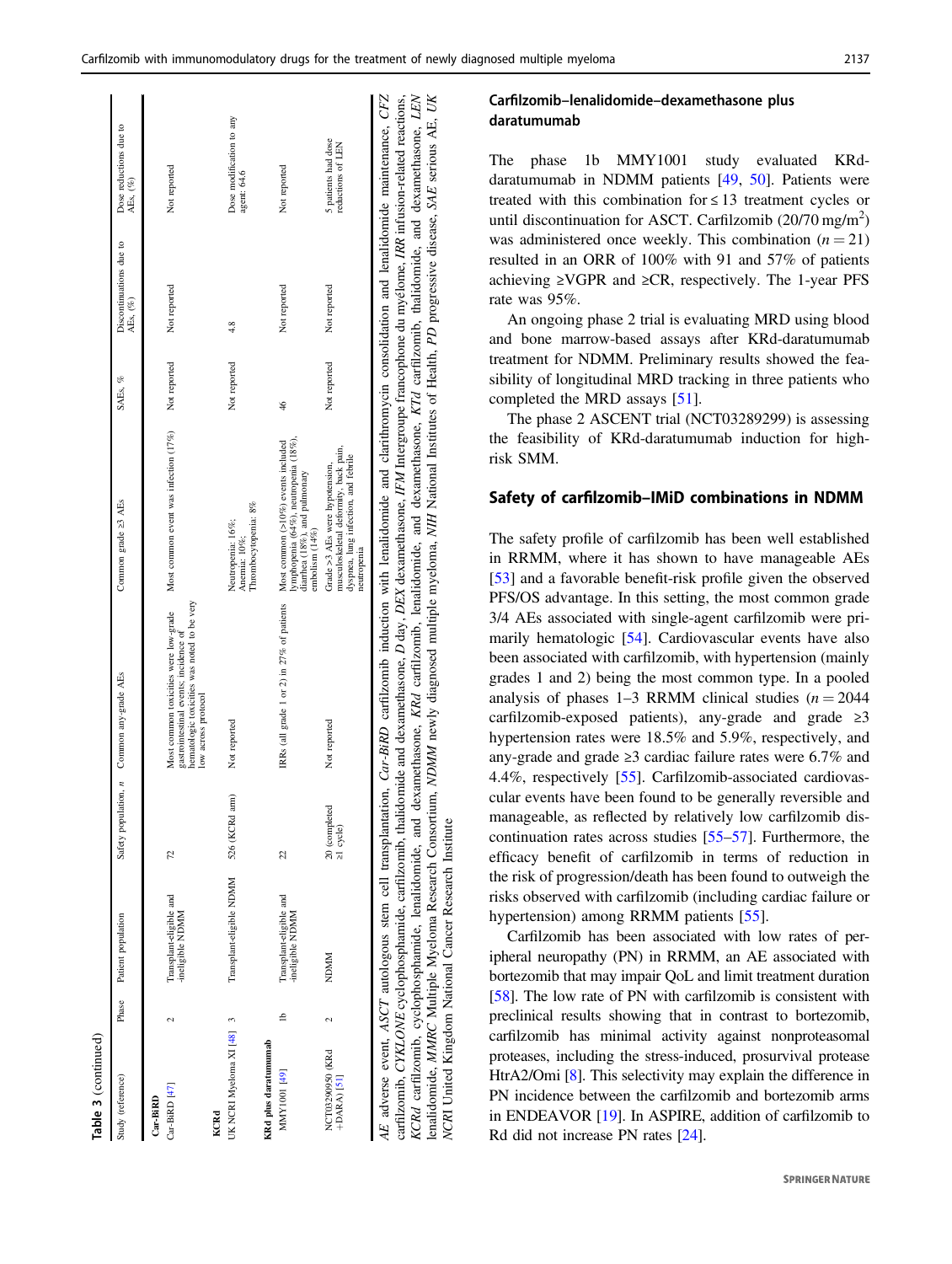<span id="page-11-0"></span>

| Table 4                                     |                 |                                                               |                                      | Adverse events of interest for carfilzomib-immunomodulatory drug combination therapies in patients with newly diagnosed multiple myeloma                                                                  |                                                                                                                                                                                                                                                                                             |                                                                                                                                                                                                                                                                                                                                                                    |
|---------------------------------------------|-----------------|---------------------------------------------------------------|--------------------------------------|-----------------------------------------------------------------------------------------------------------------------------------------------------------------------------------------------------------|---------------------------------------------------------------------------------------------------------------------------------------------------------------------------------------------------------------------------------------------------------------------------------------------|--------------------------------------------------------------------------------------------------------------------------------------------------------------------------------------------------------------------------------------------------------------------------------------------------------------------------------------------------------------------|
| Study (reference)                           | Phase           | Patient population                                            | Safety population, n                 | Hematologic events                                                                                                                                                                                        | Peripheral neuropathy events                                                                                                                                                                                                                                                                | Cardiovascular events                                                                                                                                                                                                                                                                                                                                              |
| KRd                                         |                 |                                                               |                                      |                                                                                                                                                                                                           |                                                                                                                                                                                                                                                                                             |                                                                                                                                                                                                                                                                                                                                                                    |
| MMRC (KRd with or<br>without ASCT) [27]     | $\overline{12}$ | Transplant-eligible and<br>-ineligible NDMM                   | 53                                   | Thrombocytopenia (68%), anemia (60%), and<br>Thrombocytopenia:(17%), anemia (21%), and<br>Any-grade during induction:<br>Grade 3/4 during induction:<br>neutropenia (30%)<br>neutropenia (17%)            | Any-grade during induction: 23% (no<br>grade 23 events, majority attributable<br>No treatment discontinuations<br>to lenalidomide);<br>due to PN                                                                                                                                            | Adjustment of hydration resulted in lower rates<br>Any-grade dyspnea during induction: $15\%$ ;<br>Grade 3/4 dyspnea during induction: $4\%$<br>Dyspnea was noted to occur early in treatment<br>of dyspnea and no grade ≥3 events were<br>observed in phase 2.<br>and was associated with fluid overload                                                          |
| MMRC subset analysis<br>$^{28}$             | 1/2             | -ineligible NDMM, age<br>Transplant-eligible and<br>≥65 years | 23                                   | Thrombocytopenia: (39%), lymphopenia (35%),<br>neutropenia (30%), and anemia (26%);<br>Grade 3/4 during induction:                                                                                        | Any-grade attributable to KRd during<br>induction: 22% (no grade 3 or 4<br>events)                                                                                                                                                                                                          | Not reported                                                                                                                                                                                                                                                                                                                                                       |
| MMRC (KRd+ASCT)<br>[33]                     | $\sim$          | Transplant-eligible NDMM                                      | 76                                   | Any-grade related to KRd: thrombocytopenia<br>(57%), lymphopenia (39%), anemia (39%),<br>Grade 3/4: lymphopenia (28%),<br>neutropenia (28%);<br>neutropenia (18%)                                         | Any-grade related to KRd: 39%                                                                                                                                                                                                                                                               | Pretransplant, 2 of 71 patients had asymptomatic<br>decrease in ejection fraction                                                                                                                                                                                                                                                                                  |
| KRd+LEN maintenance<br>[30]                 | $\mathbf{C}$    | Transplant-eligible and<br>-ineligible NDMM                   | 45                                   | thrombocytopenia (93%); leukopenia (82%);<br>anemia (73%), neutropenia $(67\%)$<br>Any-grade: lymphopenia (100%);                                                                                         | events, including at 5-year follow up);<br>Any-grade: 38% (no grade 3 or 4<br>No treatment discontinuations<br>due to PN                                                                                                                                                                    | ন<br>reported) were: congestive heart failure $(n =$<br>Any-grade cardiac events: 38%;<br>Grade 3 cardiac events (no grade 4 events<br>and hypertension $(n=3)$                                                                                                                                                                                                    |
| +LEN maintenance [35]<br>FM study; KRd+ASCT | $\mathcal{L}$   | Transplant-eligible NDMM,<br>age <65 years                    | 46                                   | Consolidation (grade 3/4): neutropenia (29%),<br>lymphopenia (11%), thrombocytopenia (2%),<br>Induction (grade 3/4): neutropenia (13%),<br>thrombocytopenia (17%)<br>lymphopenia (41.5%).<br>anemia (2%); | grade 3/4 PN reported<br>$\hat{\mathsf{z}}$                                                                                                                                                                                                                                                 | There were 25 cardiac and vascular events of<br>Serious cardiac and vascular disorder<br>AEs (17%);<br>any grade                                                                                                                                                                                                                                                   |
| MRD response-driven<br>KRd [36]             | $1/2$           | NDMM                                                          | 29                                   | Grade 3/4: lymphopenia (41%), leukopenia<br>$(7\%)$ , neutropenia $(3\%)$ , and<br>thrombocytopenia $(3\%)$                                                                                               | Not reported                                                                                                                                                                                                                                                                                | 1 patient discontinued due to myocardial<br>Grade 3/4 cardiopulmonary events: 7%;<br>infarction                                                                                                                                                                                                                                                                    |
| KRd versus KCd [38]<br>FORTE:<br>KTd        | $\epsilon$      | Transplant-eligible NDMM,<br>age <65 years                    | KRd+ASCT: 158;<br>KRd 12 cycles: 157 | At least 1 grade 3/4 or serious AE:<br>KRd+ASCT: 22%; KRd 12 cycles: 18%                                                                                                                                  | Not reported                                                                                                                                                                                                                                                                                | Grade 3/4 or serious event: cardiac (KRd + ASCT, 3%; KRd 12 cycles, 2%), hypertension (KRd+ASCT, 3%; KRd 12 cycles, 8%), DVT/<br>PE (KRd+ASCT, 1%; KRd 12 cycles, 3%)                                                                                                                                                                                              |
| Carthadex [41]<br><b>CYKLONE</b>            | $\mathcal{L}$   | Transplant-eligible NDMM,<br>age 18-65 years                  | $\overline{5}$                       | Blood and lymphatic system disorders (over all<br>cycles): 16% (any grade), 7% (grade 3 or 4),<br>3% (serious event)                                                                                      | Polyneuropathy (over all cycles): $40\%$<br>(any grade), $1\%$ (grade 3 or 4), $2\%$<br>I patient with a carfilzomib dose<br>reported were considered at least<br>reduction due to polyneuropathy<br>47 of 59 polyneuropathy events<br>possibly related to thalidomide;<br>(serious event); | included heart failure $(n = 3)$ , dyspnea $(n = 1)$ ,<br>Vascular disorders (over all cycles): $30\%$ (any grade), $7\%$ (grade $3/4$ ), $2\%$ (serious event); Grade 3 cardiac disorder events reported<br>Cardiac disorders (over all cycles): 19% (any<br>grade), 5% (grade 3; no grade 4 events<br>reported), 5% (serious event);<br>and chest pain $(n = 1)$ |
| CYKLONE [44]                                | 1b/2            | Transplant-eligible NDMM                                      | 64                                   | Any-grade: neutropenia (55%), anemia (44%),<br>Grade 23: lymphopenia (38%), neutropenia<br>$(23\%)$ , anemia $(20\%)$ , leukopenia $(13\%)$<br>lymphopenia (42%), leukopenia (39%);                       | predominantly related to thalidomide;<br>Any-grade: 31%; Grade ≥3: 0;<br>No treatment discontinuations<br>All events were considered<br>due to PN                                                                                                                                           | events (6%), dyspnea (3%), hypertension (6%);<br>Grade 23 cardiac events included heart failure,<br>(20%), hypertension (9%); Grade ≥3: cardiac<br>Any-grade: cardiac events (16%), dyspnea<br>disorder, restrictive cardiomyopathy, and<br>chest pain, atrial fibrillation, conduction<br>ventricular tachycardia                                                 |
| $Car-BiRD$ [47]<br>Car-BiRD                 | 2               | Transplant-eligible and<br>-ineligible NDMM                   | 72                                   | The rate of treatment-emergent hematologic<br>toxicities was noted to be low                                                                                                                              | Any-grade: 31%; Grade ≥3: 0                                                                                                                                                                                                                                                                 | Not reported                                                                                                                                                                                                                                                                                                                                                       |

**SPRINGER NATURE**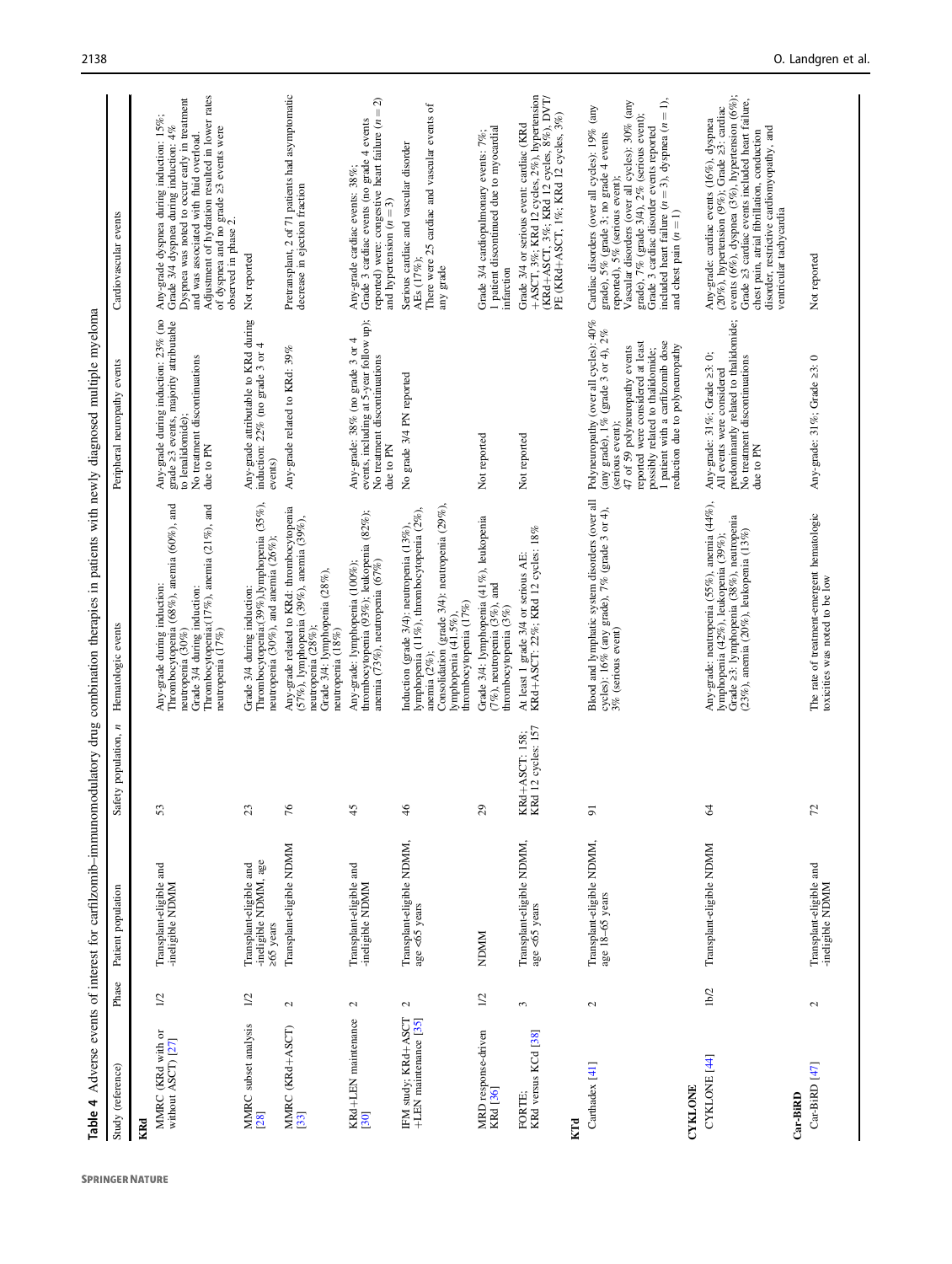| Table 4 (continued)                |                                            |                                         |                                                                                                                                                                                                                                                      |                                                                                |                                                                                                                                                                                                                  |
|------------------------------------|--------------------------------------------|-----------------------------------------|------------------------------------------------------------------------------------------------------------------------------------------------------------------------------------------------------------------------------------------------------|--------------------------------------------------------------------------------|------------------------------------------------------------------------------------------------------------------------------------------------------------------------------------------------------------------|
| Study (reference)                  | Phase Patient population                   | Safety population, n Hematologic events |                                                                                                                                                                                                                                                      | Peripheral neuropathy events                                                   | Cardiovascular events                                                                                                                                                                                            |
| UK NCRI Myeloma XI<br>[48]<br>KCRd | Transplant-eligible NDMM                   | 526 (KCRd arm)                          | Neutropenia: 11.5% (grade 3), 4.9% (grade 4); Grade 2-4 motor neuropathy: 2.7% $^8$ ; Arrhythmias: 2.3% $^8$ ; Heart failure: 1% $^8$ ;<br>Anemia: 10.0% (grade 3), 0.2% (grade 4);<br>Thrombocytopenia: 5.3% (grade 3), 3.1%<br>$(\text{grade } 4)$ | Grade 2-4 sensory neuropathy: 2.5% <sup>ª</sup> Hypertension: <1% <sup>ª</sup> |                                                                                                                                                                                                                  |
| KRd plus daratumumab               |                                            |                                         |                                                                                                                                                                                                                                                      |                                                                                |                                                                                                                                                                                                                  |
| MMY1001 [49]                       | Transplant-eligible and<br>ineligible NDMM | S                                       | Grade 3/4 events: lymphopenia (64%),<br>neutropenia (18%)                                                                                                                                                                                            | Not reported                                                                   | There was no change from baseline in median<br>One patient reported transient grade 3 cardiac<br>failure. The patient resumed treatment at CFZ<br>left ventricular ejection fraction<br>$56$ mg/m <sup>2</sup> ; |
| NCT03290950 (KRd<br>$+DARA$ [51]   | <b>NDMM</b>                                | 28                                      | Grade >3 AEs included febrile neutropenia                                                                                                                                                                                                            | Not reported                                                                   | Not reported                                                                                                                                                                                                     |
|                                    |                                            |                                         | AE adverse event, ASCT autologous stem cell transplantation, Car-BiRD cartilzomib induction with lenalidomide and clarithromycin consolidation and lenalidomide maintenance, CFZ                                                                     |                                                                                |                                                                                                                                                                                                                  |

AE adverse event, ASCT autologous stem cell transplantation, Car-BiRD carfilzomib induction with lenalidomide and clarithromycin consolidation and lenalidomide maintenance, CFZ D day, DEX dexamethasone, IFM Intergroupe francophone du myélome, KCRd carfilzomib, cyclophosphamide, lenalidomide, and dexamethasone; KRd carfilzomib, lenalidomide, and dexamethasone, KTd carfilzomib, thalidomide, and dexamethasone, LEN lenalidomide, MMRC cyclophosphamide, lenalidomide, and dexamethasone; *KRd ca*rfilzomib, lenalidomide, and dexamethasone, KTd carfilzomib, thalidomide, and dexamethasone, *LEN* lenalidomide, *MMRC* Multiple Myeloma Research Consortium, NDMM newly diagnosed multiple myeloma, NIH National Institutes of Health, PD progressive disease, UK NCRI United Kingdom National Cancer Multiple Myeloma Research Consortium, NDMM newly diagnosed multiple myeloma, NIH National Institutes of Health, PD progressive disease, UK NCRI United Kingdom National Cancer carfilzomib, CYKLONE cyclophosphamide, carfilzomib, thalidomide, and dexamethasone, D day, DEX dexamethasone, IFM Intergroupe francophone du myélome, KCRd carfilzomib, carfilzomib, CYKLONE cyclophosphamide, carfilzomib, thalidomide, and dexamethasone, Research Institute Research Institute  $\frac{1}{4}$ 

aRates estimated from bar graphs graphs Rates estimated from bar

The safety profile of carfilzomib–IMiD combination therapy in NDMM patients has been consistent with the known safety profile of carfilzomib. Below, we summarize the above AEs of interest observed in the large, randomized NDMM studies (FORTE and Myeloma XI). General safety and AEs of interest for all NDMM studies are shown in Tables [3](#page-9-0) and [4.](#page-11-0)

## Hematologic adverse events

Hematologic events were the most common AEs observed in frontline clinical trials of carfilzomib–IMiD combinations (Table [4](#page-11-0)). The largest datasets come from the FORTE and Myeloma XI trials. In the FORTE trial, 18–22% of KRd patients had ≥1 grade ≥3 or serious hematologic AE [[38\]](#page-15-0). Hematologic AE rates were comparable for KRd and KCd (18–22% vs 17%). In the KCRd arm of the Myeloma XI trial, rates of grade ≥3 neutropenia and thrombocytopenia were 16.4%, and 8.4%, respectively [\[48](#page-15-0)].

# Peripheral neuropathy

Consistent with findings in RRMM, carfilzomib-based combination therapy has been associated with a low incidence of grade ≥2 PN in NDMM and a low rate of carfilzomib discontinuation or dose reductions due to PN (Table [4\)](#page-11-0). In the KCRd arm of the Myeloma XI trial, grade  $≥2$  motor and sensory neuropathy rates were  $~3\%$  each [[48\]](#page-15-0). PN rates have not been reported for the FORTE trial.

# Cardiovascular events

Cardiovascular events have been reported with carfilzomib–IMiD combinations in the frontline setting (Table [4\)](#page-11-0). In the FORTE trial, the rate of grade 3/4 or serious cardiac events was 2–3% in the KRd arms and 3% in the KCd arm [\[38](#page-15-0)]. Hypertension (grade 3/4, or serious in severity) was reported in 8% of patients who received 12 KRd cycles and in 3% patients who received KRd or KCd with ASCT [\[38](#page-15-0)]. In the KCRd versus CRd versus CTd arms of the phase 3 Myeloma XI study, any-grade arrhythmia, heart failure, and hypertension were reported in approximately 2.3% versus 1% versus 1.5%, 1% versus 0% versus 0%, and <1% versus <1% versus <1% of patients [\[48](#page-15-0)].

Although cardiovascular events have been observed with carfilzomib, they appear to be manageable and reversible in the majority of cases [[56\]](#page-15-0). Importantly, grade  $\geq 3$  heart failure rates are relatively low considering carfilzomib efficacy. Clinical experience with carfilzomib has aided development of strategies for managing and mitigating cardiovascular events [[56,](#page-15-0) [57\]](#page-16-0); clinical guidelines have been developed in collaboration with cardiologists to minimize cardiotoxicity with carfilzomib treatment [\[59](#page-16-0)].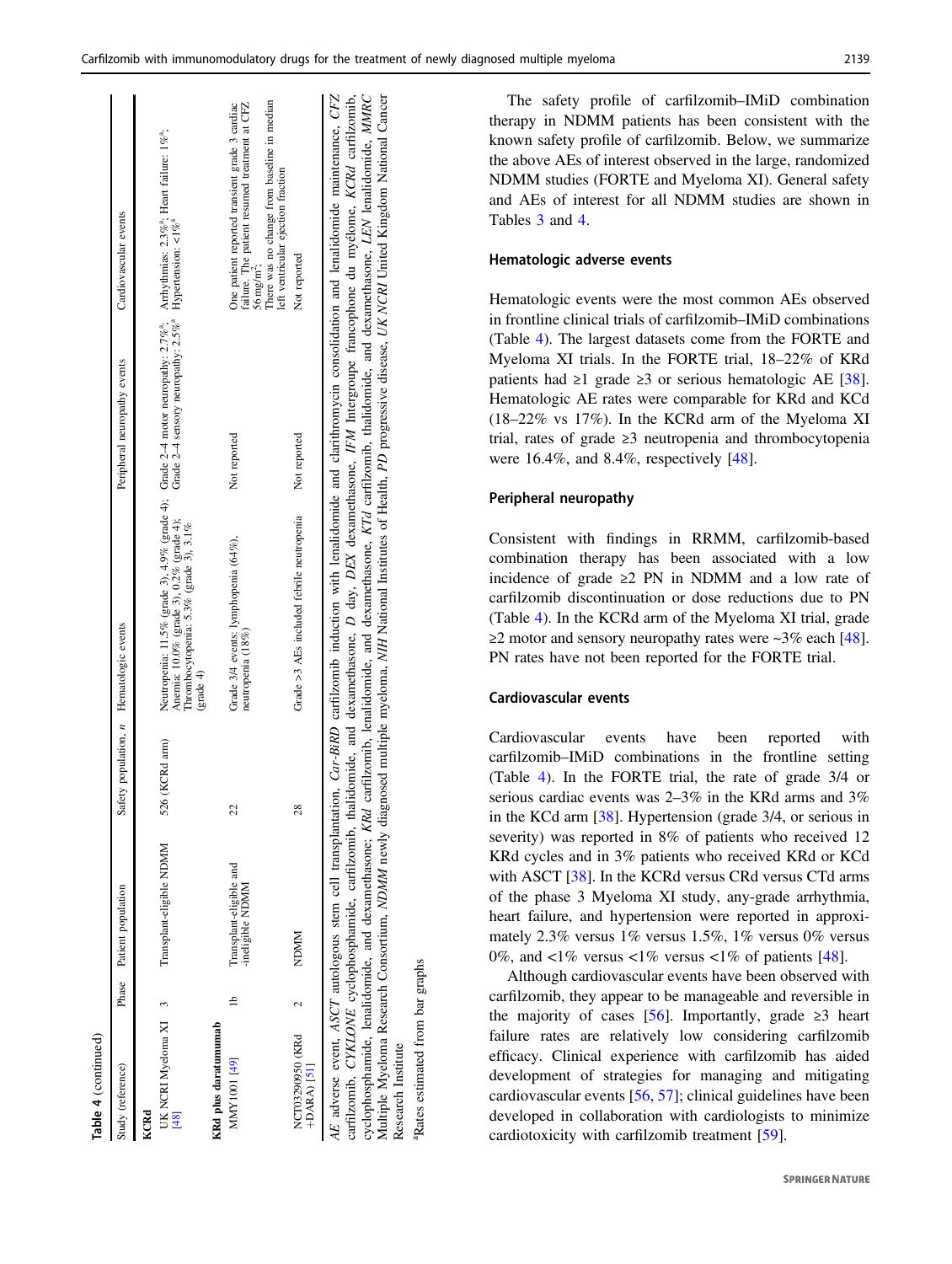# Conclusions

Carfilzomib-based, PI–IMiD combination therapies have been shown to be highly efficacious with a favorable safety profile in NDMM, as evidenced by the data from several studies (single-arm and randomized) reviewed above. These regimens elicit deep and durable responses, including MRD negativity, which have translated to high PFS and OS rates. Furthermore, a consistent benefit for these regimens has been observed across patient segments, including in both transplant-eligible and -ineligible patients, across age subgroups, and regardless of cytogenetic risk. To date, results have been reported from only one randomized phase 3 study of carfilzomib-based IMID combination therapy in NDMM, and there are currently no phase 3 data for how these therapies directly compare with the most recent frontline standards of care. Future data from such studies will be important for evaluating the role of carfilzomib-based, PI–IMiD combination therapy in NDMM.

Bortezomib-based, PI–IMiD triplet combinations are considered standards of care in the frontline setting. For example, VRd is considered a preferred regimen by the NCCN for transplant-eligible and -ineligible patients based on data showing that this regimen improved PFS and OS compared with Rd. Despite the absence of controlled and randomized trials, carfilzomib-based, PI–IMiD combinations may offer several advantages relative to this standard of care. For some patients, PN associated with bortezomib may interrupt treatment, resulting in suboptimal response and QoL. These patients may benefit from a carfilzomibbased PI–IMiD regimen. Although there are currently no head-to-head data of carfilzomib- versus bortezomib-based, PI–IMiD therapy in NDMM, KRd (without or without ASCT) is one of the most active frontline regimens observed in NDMM studies [[27](#page-14-0)–[36,](#page-15-0) [38](#page-15-0)–[40,](#page-15-0) [60\]](#page-16-0). Preliminary data from the observational CoMMpass study (NCT01454297) suggest that improved response rates and longer event-free survival are associated with KRd versus VRd in NDMM [[61\]](#page-16-0), while other preliminary data from CoMMpass and the Flatiron observational study suggest longer treatment duration with VRd [\[62](#page-16-0)]. However, these findings need to be validated in a prospective manner. The ongoing, randomized phase 3 ENDURANCE study (NCT01863550;  $N = 1000+$ ), which is evaluating KRd versus VRd, will provide important head-to-head data regarding the benefit-risk profiles of carfilzomib- versus bortezomib-based PI–IMiD therapy in NDMM, with the limitation of capping carfilzomib treatment duration to nine cycles.

Carfilzomib has been associated with manageable and reversible cardiovascular events in RRMM, and these events merit monitoring in NDMM. In a meta-analysis of NDMM and RRMM patients  $(N = 2594)$ , any-grade and grade ≥3 congestive heart failure rates were 4.1% and 2.5%, respectively [\[63](#page-16-0)].

The introduction of new antimyeloma agents has significantly improved the outlook of MM patients; however, MM remains an incurable disease. To achieve long-term remissions or even functional cure for NDMM patients, the most potent agents need to be used upfront. Based on favorable clinical outcomes of carfilzomib therapies in the relapsed setting, we believe that a carfilzomib–IMiD combination will also benefit NDMM patients. Ongoing frontline studies are evaluating the impact of adding new drugs with novel mechanisms, such as monoclonal antibodies, to the carfilzomib–IMiD combination to achieve functional cures in MM.

Acknowledgements Medical writing assistance was provided by BlueMomentum, an Ashfield Company, part of UDG Healthcare PLC, and Jacqueline Sayyah, of Amgen, Inc, and funded by Amgen, Inc.

### Compliance with ethical standards

Conflict of interest Dr Landgren has received research funding from the National Institutes of Health, U.S. Food and Drug Administration, Multiple Myeloma Research Foundation, International Myeloma Foundation, Leukemia and Lymphoma Society, Perelman Family Foundation, Rising Tides Foundation, Amgen, Celgene, Janssen, Takeda, Glenmark, Seattle Genetics, and Karyopharm; has served on honoraria/advisory boards for Adaptive, Amgen, Binding Site, BMS, Celgene, Cellectis, Glenmark, Janssen, Juno, Pfizer; and serves on Independent Data Monitoring Committees for clinical trials led by Takeda, Merck, Janssen. Dr Sonneveld received research funding from Janssen, Celgene, Amgen, Karyopharm, SkylineDx, Takeda, and Novartis; and received personal fees from Janssen, Celgene, and Amgen. Dr Jakubowiak repots consultancy, honoraria, and membership on an entity's Board of Directors or Advisory Committees fees from Amgen, ABBVIE, BMS, Celgene, Janssen, Karyopharm, Millennium, Takeda, Sanofi, and SkylineDx. Dr Mohty has no disclosures to report. Dr Iskander and Dr Mezzi are employees of and own stock in Amgen, Inc. Dr Siegel reports honoraria and consulting or advisory role fees for Celgene, Amgen, Merck, Janssen, BMS, Takeda, and Karyopharm; speakers' bureau participation for Celgene, Amgen, Merck, Janssen, BMS, and Takeda; and research funding from Celgene.

Publisher's note: Springer Nature remains neutral with regard to jurisdictional claims in published maps and institutional affiliations.

Open Access This article is licensed under a Creative Commons Attribution 4.0 International License, which permits use, sharing, adaptation, distribution and reproduction in any medium or format, as long as you give appropriate credit to the original author(s) and the source, provide a link to the Creative Commons license, and indicate if changes were made. The images or other third party material in this article are included in the article's Creative Commons license, unless indicated otherwise in a credit line to the material. If material is not included in the article's Creative Commons license and your intended use is not permitted by statutory regulation or exceeds the permitted use, you will need to obtain permission directly from the copyright holder. To view a copy of this license, visit [http://creativecommons.](http://creativecommons.org/licenses/by/4.0/) [org/licenses/by/4.0/](http://creativecommons.org/licenses/by/4.0/).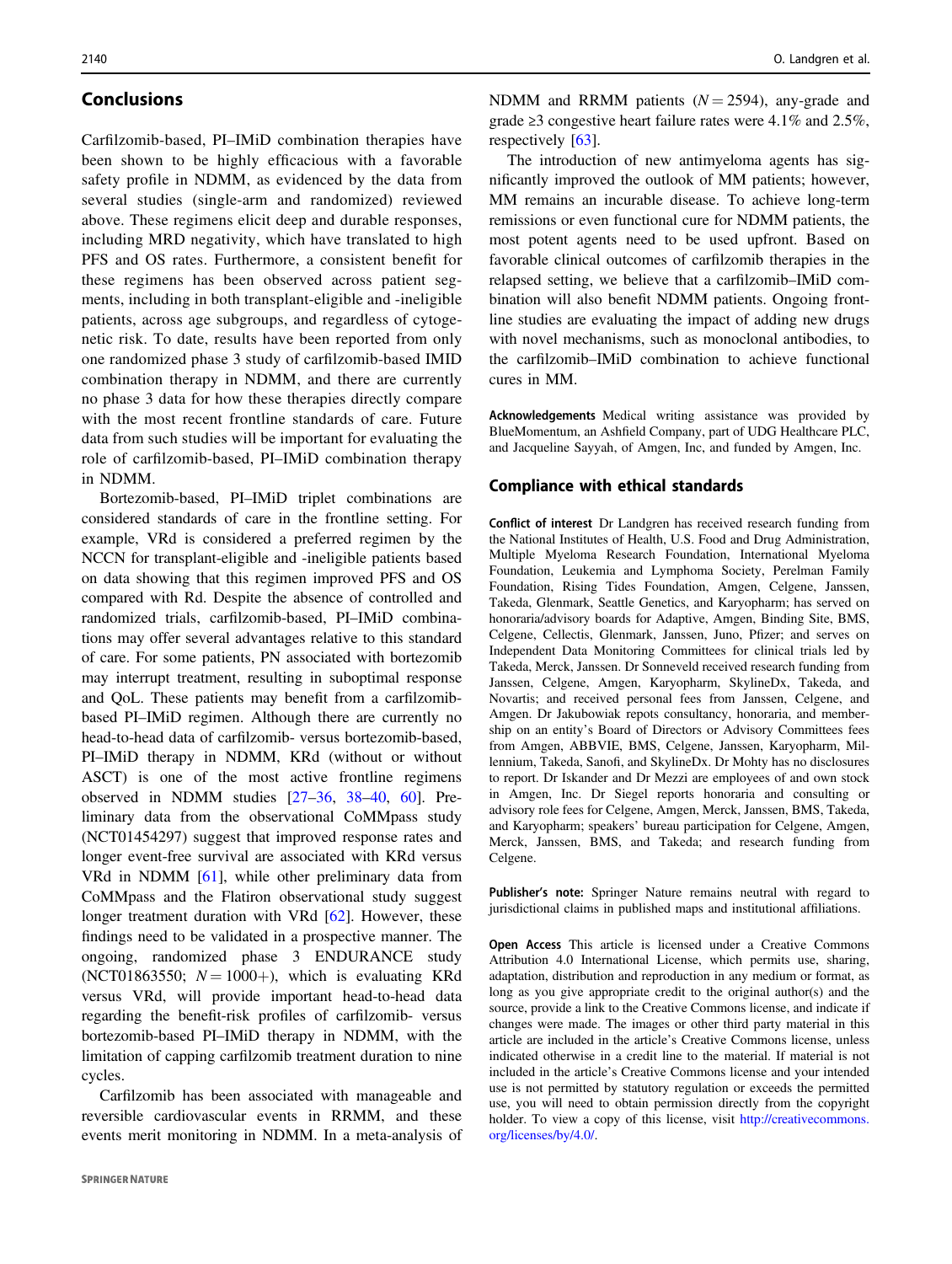### <span id="page-14-0"></span>References

- 1. Cowan AJ, Allen C, Barac A, Basaleem H, Bensenor I, Curado MP, et al. Global burden of multiple myeloma: a systematic analysis for the global burden of disease study 2016. JAMA Oncol. 2018;4:1221–7.
- 2. Siegel RL, Miller KD, Jemal A. Cancer statistics, 2018. CA Cancer J Clin. 2018;68:7–30.
- 3. Kumar S, Paiva B, Anderson KC, Durie B, Landgren O, Moreau P, et al. International Myeloma Working Group consensus criteria for response and minimal residual disease assessment in multiple myeloma. Lancet Oncol. 2016;17:e328–e346.
- 4. Chauhan D, Tian Z, Zhou B, Kuhn D, Orlowski R, Raje N, et al. In vitro and in vivo selective antitumor activity of a novel orally bioavailable proteasome inhibitor MLN9708 against multiple myeloma cells. Clin Cancer Res. 2011;17:5311–21.
- 5. Das DS, Ray A, Song Y, Richardson P, Trikha M, Chauhan D, et al. Synergistic anti-myeloma activity of the proteasome inhibitor marizomib and the IMiD immunomodulatory drug pomalidomide. Br J Haematol. 2015;171:798–812.
- 6. Mitsiades N, Mitsiades CS, Poulaki V, Chauhan D, Richardson PG, Hideshima T, et al. Apoptotic signaling induced by immunomodulatory thalidomide analogs in human multiple myeloma cells: therapeutic implications. Blood. 2002;99: 4525–30.
- 7. Landgren O, Iskander K. Modern multiple myeloma therapy: deep, sustained treatment response and good clinical outcomes. J Intern Med. 2017;281:365–82.
- 8. Arastu-Kapur S, Anderl JL, Kraus M, Parlati F, Shenk KD, Lee SJ, et al. Nonproteasomal targets of the proteasome inhibitors bortezomib and carfilzomib: a link to clinical adverse events. Clin Cancer Res. 2011;17:2734–43.
- 9. Kuhn DJ, Chen Q, Voorhees PM, Strader JS, Shenk KD, Sun CM, et al. Potent activity of carfilzomib, a novel, irreversible inhibitor of the ubiquitin-proteasome pathway, against preclinical models of multiple myeloma. Blood. 2007;110:3281–90.
- 10. Obeng EA, Carlson LM, Gutman DM, Harrington WJ Jr., Lee KP, Boise LH. Proteasome inhibitors induce a terminal unfolded protein response in multiple myeloma cells. Blood. 2006;107:4907–16.
- 11. Hideshima T, Chauhan D, Richardson P, Mitsiades C, Mitsiades N, Hayashi T, et al. NF-kappa B as a therapeutic target in multiple myeloma. J Biol Chem. 2002;277:16639–47.
- 12. Chen Y, Usmani SZ, Hu B, Papanikolau X, Heuck C, Epstein J, et al. Carfilzomib induces differentiation of mesenchymal stromal cells toward osteoblast via activation of β-catenin/TCF signaling. Blood. 2012;120:4008–4008.
- 13. Hurchla MA, Garcia-Gomez A, Hornick MC, Ocio EM, Li A, Blanco JF, et al. The epoxyketone-based proteasome inhibitors carfilzomib and orally bioavailable oprozomib have antiresorptive and bone-anabolic activity in addition to antimyeloma effects. Leukemia. 2013;27:430–40.
- 14. Suvannasankha A, Abonour R, Farag S, Silbermann RW, Wongsaengsak S, Cangany MH, et al. Phase 2 study of carfilzomib and bone metabolism in patients with relapsed multiple myeloma. Blood. 2017;130:1826.
- 15. Kashiwazaki S, Kobori M, Matsushita M, Hattori Y. Immunogenic cell death against multiple myeloma. Presented at the 15th Annual Meeting of Japan Research Association for Immunotherapeutics in Tokyo. 2018.
- 16. Yang G, Gao M, Zhang Y, Kong Y, Gao L, Tao Y, et al. Carfilzomib enhances natural killer cell-mediated lysis of myeloma linked with decreasing expression of HLA class I. Oncotarget. 2015;6:26982–94.
- 17. Perel G, Bliss J, Thomas CM. Carfilzomib (Kyprolis): a novel proteasome inhibitor for relapsed and/or refractory multiple myeloma. P T. 2016;41:303–7.
- 18. Ludwig H, Spencer A, Kovacsovics T, Gabrail NY, Minuk L, Kimball AS, et al. Comparison of proteasome inhibition activity between carfilzomib and bortezomib in the phase 3 endeavor study. Blood 2017;130:3125.
- 19. Dimopoulos MA, Goldschmidt H, Niesvizky R, Joshua D, Chng WJ, Oriol A, et al. Carfilzomib or bortezomib in relapsed or refractory multiple myeloma (ENDEAVOR): an interim overall survival analysis of an open-label, randomised, phase 3 trial. Lancet Oncol. 2017;18:1327–37.
- 20. Dimopoulos MA, Moreau P, Palumbo A, Joshua D, Pour L, Hájek R, et al. Carfilzomib and dexamethasone versus bortezomib and dexamethasone for patients with relapsed or refractory multiple myeloma (ENDEAVOR): a randomised, phase 3, open-label, multicentre study. Lancet Oncol. 2016;17:27–38.
- 21. Ludwig H, Moreau P, Dimopoulos MA, Mateos M-V, Kaiser MF, Feng S, et al. Health related quality of life results from the openlabel, randomized, phase III Endeavor trial evaluating carfilzomib and dexamethasone versus bortezomib and dexamethasone in patients with relapsed or refractory multiple myeloma. Blood. 2016;128:3309.
- 22. Siegel DS, Dimopoulos MA, Ludwig H, Facon T, Goldschmidt H, Jakubowiak A, et al. Improvement in overall survival with carfilzomib, lenalidomide, and dexamethasone in patients with relapsed or refractory multiple myeloma. J Clin Oncol. 2018; 36:728–34.
- 23. Stewart AK, Dimopoulos MA, Masszi T, Špička I, Oriol A, Hájek R, et al. Health-related quality-of-life results from the open-label, randomized, phase III ASPIRE trial evaluating carfilzomib, lenalidomide, and dexamethasone versus lenalidomide and dexamethasone in patients with relapsed multiple myeloma. J Clin Oncol. 2016;34:3921–30.
- 24. Stewart AK, Rajkumar SV, Dimopoulos MA, Masszi T, Špička I, Oriol A, et al. Carfilzomib, lenalidomide, and dexamethasone for relapsed multiple myeloma. N Engl J Med. 2015;372:142–52.
- 25. Moreau P, Mateos MV, Berenson JR, Weisel K, Lazzaro A, Song K, et al. Once weekly versus twice weekly carfilzomib dosing in patients with relapsed and refractory multiple myeloma (A.R.R.O. W.): interim analysis results of a randomised, phase 3 study. Lancet Oncol. 2018;19:953–64.
- 26. Moreau P, Kumar S, Boccia R, Iida S, Goldschmidt H, Cocks K, et al. Patient-reported outcomes (PROs) from the phase 3 A.R.R. O.W. Study comparing once-weekly versus twice-weekly carfilzomib dosing in relapsed and refractory multiple myeloma (RRMM). Clin Lymphoma, Myeloma Leuk. 2018;18:S240.
- 27. Jakubowiak AJ, Dytfeld D, Griffith KA, Lebovic D, Vesole DH, Jagannath S, et al. A phase 1/2 study of carfilzomib in combination with lenalidomide and low-dose dexamethasone as a frontline treatment for multiple myeloma. Blood. 2012;120:1801–9.
- 28. Dytfeld D, Jasielec J, Griffith KA, Lebovic D, Vesole DH, Jagannath S, et al. Carfilzomib, lenalidomide, and low-dose dexamethasone in elderly patients with newly diagnosed multiple myeloma. Haematologica. 2014;99:e162–e164.
- 29. Jakubowiak A, Raje N, Vij R, Reece D, Berdeja J, Vesole D, et al. Improved efficacy after incorporating autologous stem cell transplant (ASCT) into KRd treatment with carfilzomib (CFZ), lenalidomide (LEN), and dexamethasone (DEX) in newly diagnosed multiple myeloma. Haematologica. 2016;101(s1):Abstract S101.
- 30. Korde N, Roschewski M, Zingone A, Kwok M, Manasanch EE, Bhutani M, et al. Treatment with carfilzomib-lenalidomidedexamethasone with lenalidomide extension in patients with smoldering or newly diagnosed multiple myeloma. JAMA Oncol. 2015;1:746–54.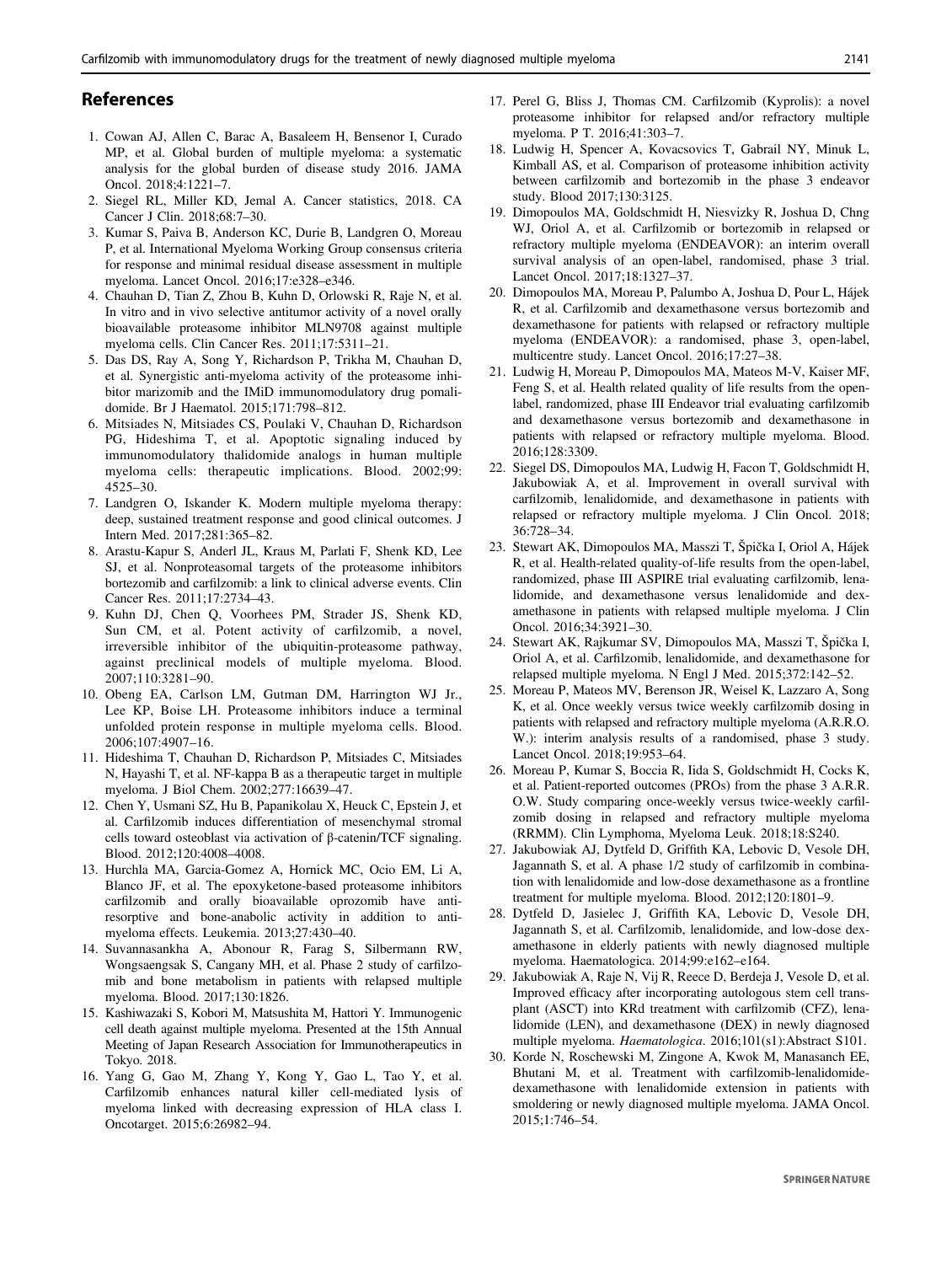- <span id="page-15-0"></span>31. Tageja N, Korde N, Kazandjian D, Panch S, Manasanch E, Bhutani M, et al. Combination therapy with carfilzomib, lenalidomide and dexamethasone (KRd) results in an unprecedented purity of the stem cell graft in newly diagnosed patients with myeloma. Bone Marrow Transpl. 2018;53:1445–9.
- 32. Kazandjian D, Korde N, Mailankody S, Hill E, Figg WD, Roschewski M, et al. Remission and progression-free survival in patients with newly diagnosed multiple myeloma treated with carfilzomib, lenalidomide, and dexamethasone: five-year followup of a phase 2 clinical trial. JAMA Oncol. 2018;4:1781–3.
- 33. Zimmerman T, Raje NS, Vij R, Reece D, Berdeja JG, Stephens LA, et al. Final results of a phase 2 trial of extended treatment (tx) with carfilzomib (CFZ), lenalidomide (LEN), and dexamethasone (KRd) plus autologous stem cell transplantation (ASCT) in newly diagnosed multiple myeloma (NDMM). Blood. 2016;128:675.
- 34. Jakubowiak AJ, Raje N, Vij R, Reece D, Berdeja JG, Stephens L, et al. High rate of sustained minimal residual disease negativity predicts prolonged survival for the overall patient population in the phase 2 KRd plus autologous stem cell transplantation MMRC trial. Blood. 2017;130:4533.
- 35. Roussel M, Lauwers-Cances V, Robillard N, Belhadj K, Facon T, Garderet L, et al. Frontline therapy with carfilzomib, lenalidomide, and dexamethasone (KRd) induction followed by autologous stem cell transplantation, Krd consolidation and lenalidomide maintenance in newly diagnosed multiple myeloma (NDMM) patients: primary results of the Intergroupe Francophone Du MyéLome (IFM) Krd phase II study. Blood. 2016;128:1142. Presented at the ASH 2016 Annual Meeting, San Diego, CA; December 3–6, 2016
- 36. Korde N, Mastey D, Mailankody S, Hassoun H, Lesokhin AM, Smith EL, et al. MRD-response driven phase I/II study for newly diagnosed multiple myeloma patients using higher doses of twiceweekly carfilzomib (45 and 56 mg/m<sup>2</sup>) in combination with lenalidomide and dexamethasone. Blood. 2018;132:1983.
- 37. Bringhen S, Petrucci MT, Larocca A, Conticello C, Rossi D, Magarotto V, et al. Carfilzomib, cyclophosphamide, and dexamethasone in patients with newly diagnosed multiple myeloma: a multicenter, phase 2 study. Blood. 2014;124:63–69.
- 38. Gay F, Cerrato C, Rota Scalabrini D, Galli M, Belotti A, Zamagni E, et al. Carfilzomib-lenalidomide-dexamethasone (KRd) induction-autologous transplant (ASCT)-Krd consolidation vs KRd 12 cycles vs carfilzomib-cyclophosphamide-dexamethasone (KCd) induction-ASCT-KCd consolidation: analysis of the randomized Forte trial in newly diagnosed multiple myeloma (NDMM). Blood. 2018;132:121. Presented at the ASH 2018 Annual Meeting, San Diego, CA; December 1–4, 2018.
- 39. Mateos M-V, Martínez-López J, Rodriguez Otero P, Ocio EM, Gonzalez MS, Oriol A, et al. Curativestategy (GEM-CESAR) for high-risk smoldering myeloma (SMM): carfilzomib, Lenalidomide and dexamethasone (KRd) as induction followed by HDT-ASCT, consolidation with Krd and maintenance with Rd. Blood. 2018;132:2142.
- 40. Gay FM, Rota Scalabrini D, Belotti A, Galli M, Zamagni E, Offidani M, et al. A randomized study of carfilzomiblenalidomide-dexamethasone vs carfilzomib-cyclophosphamidedexamethasone induction in newly diagnosed myeloma patients eligible for transplant: high efficacy in high- and standard-risk patients. Blood. 2017;130:4541.
- 41. Sonneveld P, Asselbergs E, Zweegman S, van der Holt B, Kersten MJ, Vellenga E, et al. Phase 2 study of carfilzomib, thalidomide, and dexamethasone as induction/consolidation therapy for newly diagnosed multiple myeloma. Blood. 2015;125:449–56.
- 42. Wester R, van der Holt B, Asselbergs E, Zweegman S, Kersten MJ, Vellenga E, et al. Carfilzomib combined with thalidomide and low-dose dexamethasone for remission induction and consolidation in newly diagnosed, transplant eligible patients with multiple myeloma: the Carthadex trial. Blood. 2017;130:3141.
- 43. Wester R, van der Holt B, Asselbergs E, Zweegman S, Kersten MJ, Vellenga E, et al. Update of the phase 2 study of carfilzomib thalidomide and low-dose dexamethasone as induction/consolidation in newly diagnosed transplant eligible patients with multiple myeloma, Carthadex trial. HemaSphere. 2018;2 (S1):1–1113.
- 44. Mikhael JR, Reeder CB, Libby EN, Costa LJ, Bergsagel PL, Buadi F, et al. Phase Ib/II trial of CYKLONE (cyclophosphamide, carfilzomib, thalidomide and dexamethasone) for newly diagnosed myeloma. Br J Haematol. 2015;169:219–27.
- 45. Gregersen H, Do T, Kristensen IB, Frølund UC, Andersen NF, Nielsen LK, et al. A randomized placebo-controlled phase II study of clarithromycin or placebo combined with VCD induction therapy prior to high-dose melphalan with stem cell support in patients with newly diagnosed multiple myeloma. Exp Hematol Oncol. 2018;7:18.
- 46. Moriya S, Che XF, Komatsu S, Abe A, Kawaguchi T, Gotoh A, et al. Macrolide antibiotics block autophagy flux and sensitize to bortezomib via endoplasmic reticulum stress-mediated CHOP induction in myeloma cells. Int J Oncol. 2013;42:1541–50.
- 47. Forsberg PA, Rossi AC, Pearse RN, Perry A, Pekle K, Jayabalan D, et al. Carfilzomib induction with lenalidomide and clarithromycin consolidation and lenalidomide maintenance (Car-BiRD) for multiple myeloma (MM). Blood. 2016;128:4518.
- 48. Jackson GH, Davies FE, Pawlyn C, Cairns D, Striha A, Hockaday A, et al. A quadruplet regimen comprising carfilzomib, cyclophosphamide, lenalidomide, dexamethasone (KCRD) vs an immunomodulatory agent containing triplet (CTD/CRD) induction therapy prior to autologous stem cell transplant: results of the Myeloma XI study. Blood. 2018;132:302. Presented at the ASH 2018 Annual Meeting, San Diego, CA; December 1–4, 2018.
- 49. Chari A, Usmani SZ, Krishnan A, Krishnan A, Lonial S, Comenzo R, et al. Daratumumab (DARA) in combination with carfilzomib, lenalidomide, and dexamethasone (KRd) in patients with newly diagnosed multiple myeloma (MMY1001): updated results from an open-label, phase 1b study. Blood. 2017; 130:3110.
- 50. Jakubowiak AJ, Chari A, Lonial S, Weiss BM, Comenzo RL, Wu K, et al. Daratumumab (DARA) in combination with carfilzomib, lenalidomide, and dexamethasone (KRd) in patients (pts) with newly diagnosed multiple myeloma (MMY1001): an open-label, phase 1b study. J Clin Oncol. 2017;35(15\_suppl)):8000–8000.
- 51. Landgren O, Thoren K, Hultcrantz M, et al. Bone marrow-based and longitudinal blood-based MRD tracking in newly diagnosed multiple myeloma patients treated with daratumumab, carfilzomib, lenalidomide and dexamethasone (DKRd): a correlative and clinical phase II study. Blood. 2018;132:3281.
- 52. Genmab announces positive topline results in phase III CAS-SIOPEIA study of daratumumab in front line multiple myeloma. Genmab. October 21, 2018. [https://ir.genmab.com/news-releases/](https://ir.genmab.com/news-releases/news-release-details/genmab-announces-positive-topline-results-phase-iii-cassiopeia) [news-release-details/genmab-announces-positive-topline-results](https://ir.genmab.com/news-releases/news-release-details/genmab-announces-positive-topline-results-phase-iii-cassiopeia)[phase-iii-cassiopeia.](https://ir.genmab.com/news-releases/news-release-details/genmab-announces-positive-topline-results-phase-iii-cassiopeia) Accessed May 3, 2019.
- 53. Ziogas DC, Terpos E, Kastritis E, Dimopoulos MA. An overview of the role of carfilzomib in the treatment of multiple myeloma. Expert Opin Pharm. 2017;18:1883–97.
- 54. Siegel D, Martin T, Nooka A, Harvey RD, Vij R, Niesvizky R, et al. Integrated safety profile of single-agent carfilzomib: experience from 526 patients enrolled in 4 phase II clinical studies. Haematologica. 2013;98:1753–61.
- 55. Chari A, Stewart AK, Russell SD, Moreau P, Herrmann J, Banchs J, et al. Analysis of carfilzomib cardiovascular safety profile across relapsed and/or refractory multiple myeloma clinical trials. Blood Adv. 2018;2:1633–44.
- 56. Jakubowiak AJ, DeCara JM, Mezzi K. Cardiovascular events during carfilzomib therapy for relapsed myeloma: practical management aspects from two case studies. Hematology 2017;22:585–91.